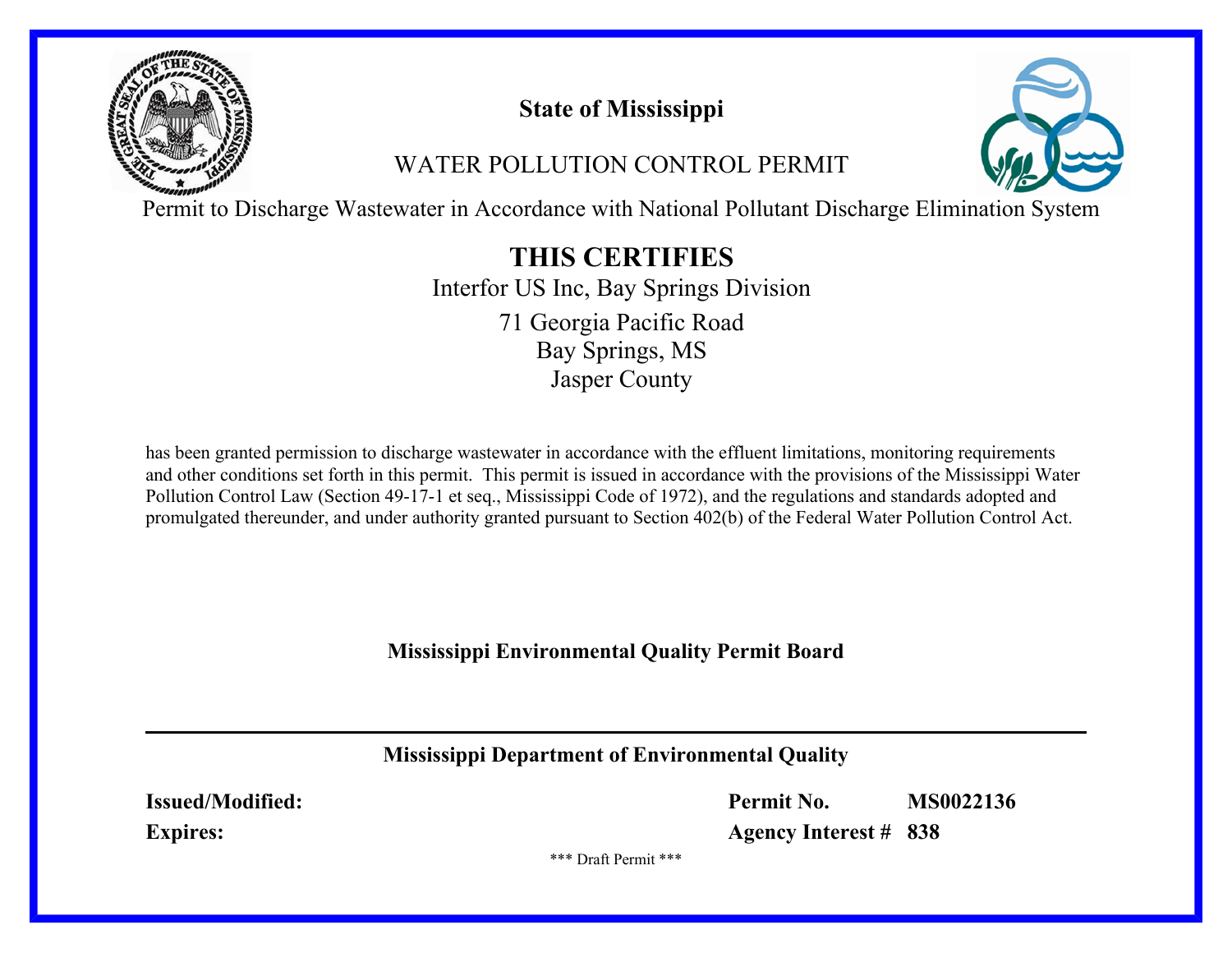### **Table of Contents**

### Other Relevant Documents:

Form 1, Form 2C,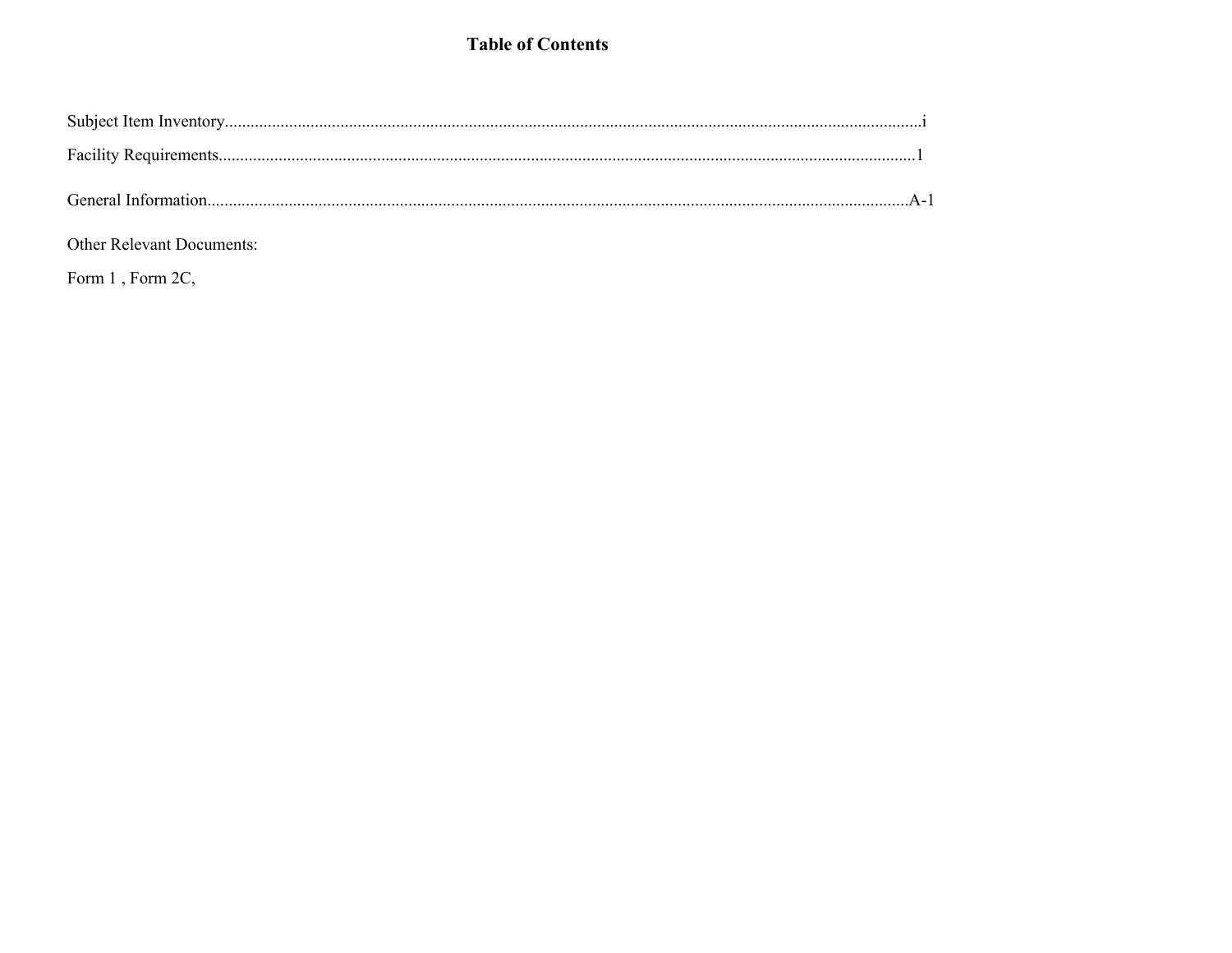Activity ID No.: PER20220003 Permit Number: MS0022136 Subject Item Inventory Interfor US Inc, Bay Springs Division

#### **Subject Item Inventory:**

|             | <b>Designation</b> | <b>Description</b>                                                                                                                                                                    |
|-------------|--------------------|---------------------------------------------------------------------------------------------------------------------------------------------------------------------------------------|
| AI838       |                    | <b>Sawmill Manufacturing Dimensional Lumber</b>                                                                                                                                       |
| <b>RPNT</b> | MS0022136-001      | Outfall 001 (Storm Water Overflow from Log Spray Re-circulation Pond inclusive of Mobile Equipment Washdown, Compressor<br>Condensate, Log Spray Runoff, and Fire Pond Make-up Water) |

### **Receiving Stream Relationships:**

| <b>Subject Item</b>                                                                                                                                                                         | Relationship    | <b>Receiving Stream</b> |
|---------------------------------------------------------------------------------------------------------------------------------------------------------------------------------------------|-----------------|-------------------------|
| RPNT1 Outfall 001 (Storm Water Overflow from Log Spray Re-circulation Pond inclusive of Mobile Equipment<br>Washdown, Compressor Condensate, Log Spray Runoff, and Fire Pond Make-up Water) | Discharges Into | Unnamed Tributary of    |
|                                                                                                                                                                                             | Then Into       | Etehomo Creek           |

| $AI = Agency Interest$            |
|-----------------------------------|
| $CONT = Control$ Device           |
| $IA = Insignificant Activity$     |
| $MAFO = Animal Feeding Operation$ |
| $PCS = PCs$                       |
| $TRMT = Treatment$                |
|                                   |
|                                   |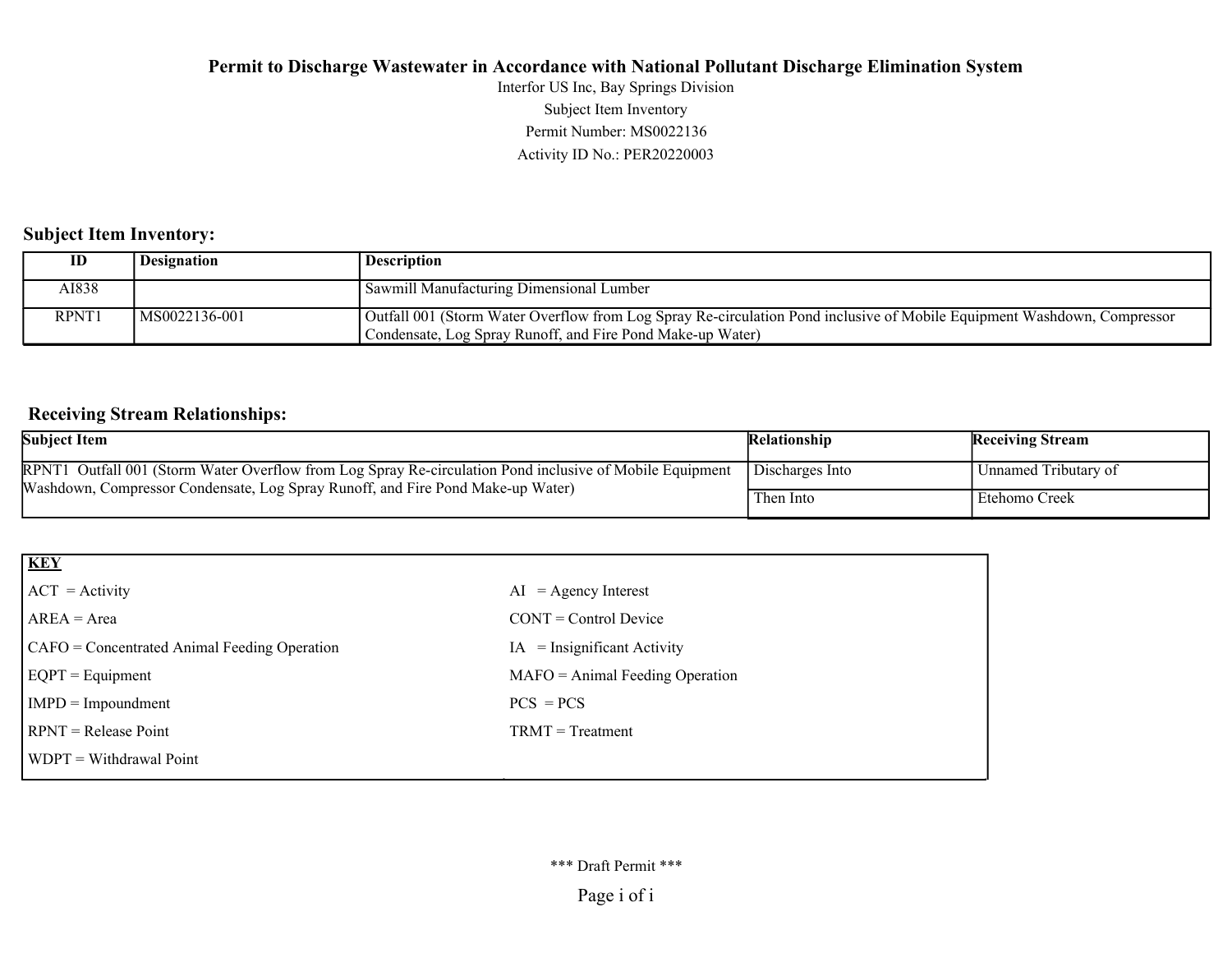#### **EFFLUENT LIMITATIONS AND MONITORING REQUIREMENTS**

#### **RPNT00000000001: MS0022136-001 Outfall 001 (Storm Water Overflow from Log Spray Re-circulation Pond inclusive of Mobile Equipment Washdown, Compressor Condensate, Log Spray Runoff, and Fire Pond Make-up Water) Subject Item:**

Such discharges shall be limited and monitored by the permittee as specified below:

|                  | <b>Discharge Limitations</b>                   |                                                       |                                                     |                                             |                                             |                                             | <b>Monitoring Requirements</b>            |              |                           |                        |
|------------------|------------------------------------------------|-------------------------------------------------------|-----------------------------------------------------|---------------------------------------------|---------------------------------------------|---------------------------------------------|-------------------------------------------|--------------|---------------------------|------------------------|
| <b>Parameter</b> | <b>Quantity</b> /<br><b>Loading</b><br>Average | <b>Quantity</b> /<br><b>Loading</b><br><b>Maximum</b> | <b>Quantity /</b><br><b>Loading</b><br><b>Units</b> | <b>Quality</b> /<br>Conc.<br><b>Minimum</b> | <b>Quality</b> /<br>Conc.<br><b>Average</b> | <b>Quality</b> /<br>Conc.<br><b>Maximum</b> | <b>Quality</b> /<br>Conc.<br><b>Units</b> | Frequency    | <b>Sample Type</b>        | Which<br><b>Months</b> |
| Flow<br>Effluent | Report<br>Annual Average                       | Report<br>Annual<br>Maximum                           | Million Gallons<br>per Day                          | ******                                      | ******                                      | ******                                      | ******                                    | Semiannually | Instantaneous<br>Sampling | Jan-Dec                |
| pH<br>Effluent   | ******                                         | ******                                                | ******                                              | 6.0<br>Minimum                              | ******                                      | 9.0<br>Maximum                              | <b>SU</b>                                 | Semiannually | <b>Grab Sampling</b>      | Jan-Dec                |

\*\*\* Draft Permit \*\*\*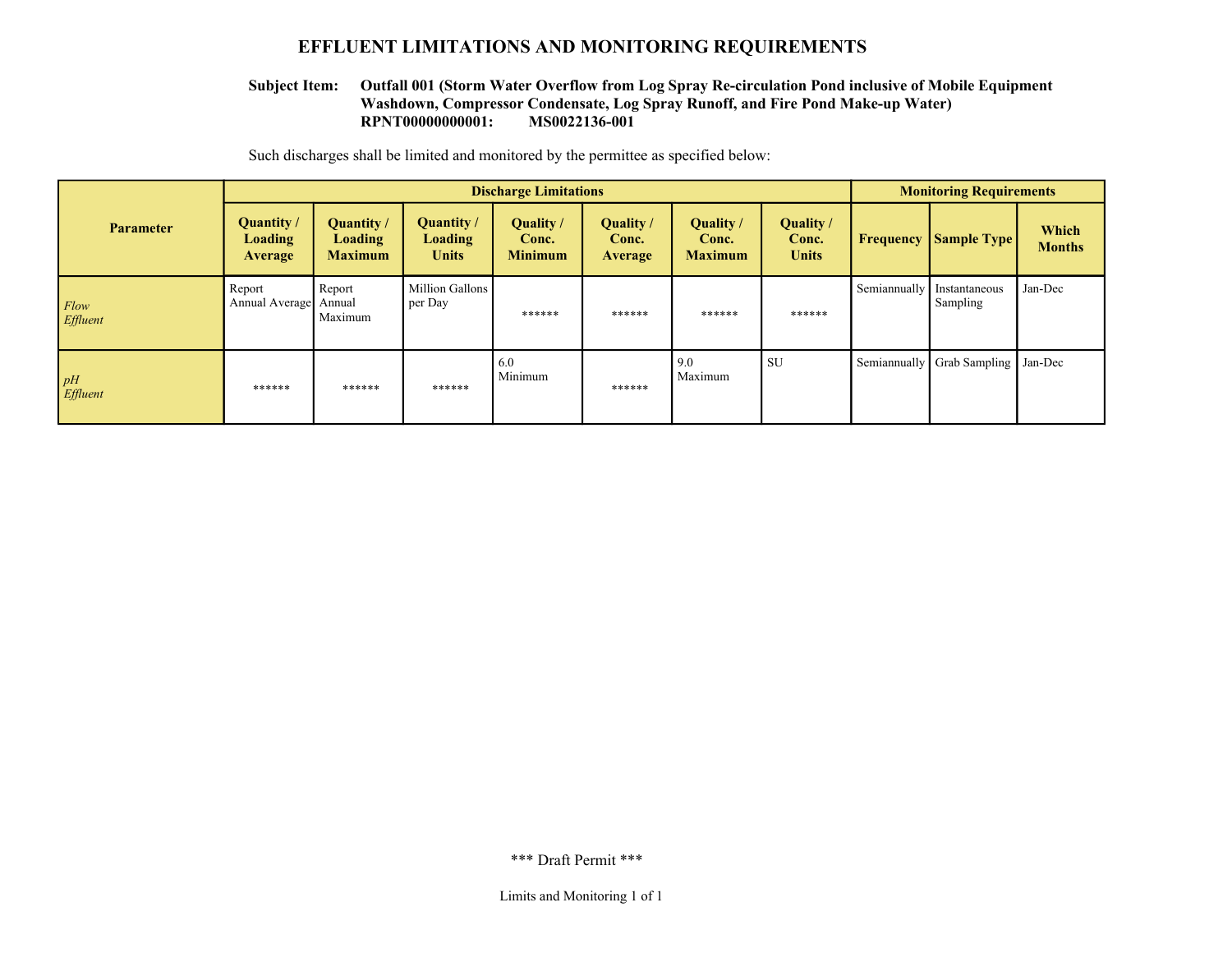Interfor US Inc, Bay Springs Division Facility Requirements Permit Number: MS0022136 Activity ID No.:PER20220003

#### **AI0000000838 Sawmill Manufacturing Dimensional Lumber:**

### **Limitation Requirements:**

| Condition |           |                                                                                                                                                                                                                                                                                                                                                                                                                                                                                                                                                                                                                                              |
|-----------|-----------|----------------------------------------------------------------------------------------------------------------------------------------------------------------------------------------------------------------------------------------------------------------------------------------------------------------------------------------------------------------------------------------------------------------------------------------------------------------------------------------------------------------------------------------------------------------------------------------------------------------------------------------------|
| No.       | Parameter | Condition                                                                                                                                                                                                                                                                                                                                                                                                                                                                                                                                                                                                                                    |
| $L-1$     |           | There shall be no discharge of debris from Outfall 001 into the receiving stream. The term "debris" means wood material<br>such as bark, twigs, branches, heartwood or sapwood that will not pass through a 2.54 cm (1.0 in) diameter round opening.<br>[40 CFR 429.103, 40 CFR 429.11(i)]                                                                                                                                                                                                                                                                                                                                                   |
| $L-2$     |           | There shall be no discharge of process wastewater pollutants from Outfall 001. The term "process wastewater" means any<br>water which, during manufacturing or processing, comes into direct contact with, or results from the production or use of any<br>raw material, intermediate product, finished product, by-product or waste product. The term specifically excludes non-contact<br>cooling water, material storage yard runoff (either raw material or processed wood storage), and boiler blowdown. Fire<br>control water is also excluded from the definition. [40 CFR 429.21(a), 40 CFR 429.123, 40 CFR 429.11(c), 40 CFR 122.2] |
| $L-3$     |           | There shall be no discharge of floating solids or visible foam in other than trace amounts. [11 Miss. Admin. Code Pt. 6, R.<br>2.2.A(2).                                                                                                                                                                                                                                                                                                                                                                                                                                                                                                     |
| $L-4$     |           | The discharges shall not cause the occurrence of a visible sheen on the surface of the receiving waters. [11 Miss. Admin.<br>Code Pt. 6, R. 2.2.A(2).]                                                                                                                                                                                                                                                                                                                                                                                                                                                                                       |
| $L-5$     |           | Samples taken in compliance with the monitoring requirements specified in this permit shall be taken at the nearest accessible<br>point after final treatment but prior to mixing with the receiving stream or as otherwise specified in this permit. [11 Miss.<br>Admin. Code Pt. 6, R. 1.1.4.A(28).]                                                                                                                                                                                                                                                                                                                                       |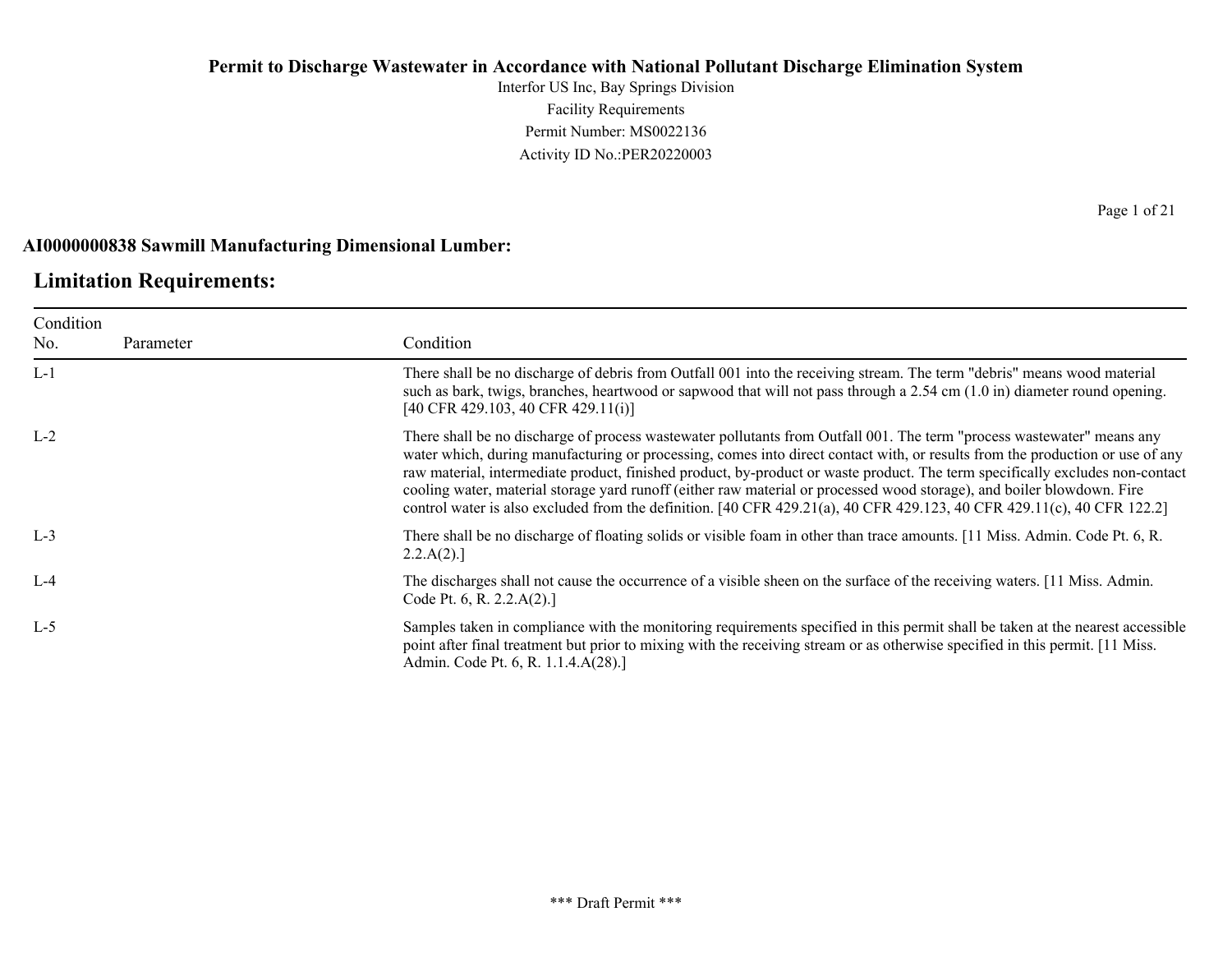Interfor US Inc, Bay Springs Division Facility Requirements Permit Number: MS0022136 Activity ID No.:PER20220003

#### **AI0000000838 Sawmill Manufacturing Dimensional Lumber:**

### **Record-Keeping Requirements:**

| Condition<br>No. | Condition                                                                                                                                                                                                                                                                                                                                                      |
|------------------|----------------------------------------------------------------------------------------------------------------------------------------------------------------------------------------------------------------------------------------------------------------------------------------------------------------------------------------------------------------|
| $R-1$            | Recording of Results                                                                                                                                                                                                                                                                                                                                           |
|                  | For each measurement or sample taken pursuant to the requirements of this permit, the permittee shall maintain records of all information obtained from such<br>monitoring including:                                                                                                                                                                          |
|                  | (1) The exact place, date, and time of sampling;<br>(2) The dates the analyses were performed;<br>$(3)$ The person $(s)$ who performed the analyses;<br>(4) The analytical techniques, procedures or methods used; and<br>(5) The results of all required analyses. $[11 \text{ Miss. } \text{Admin. } \text{Code Pt. } 6, \text{R. } 1.1.4 \text{A}(29)(a).]$ |
|                  | <b>Submittal/Action Requirements:</b>                                                                                                                                                                                                                                                                                                                          |

### Condition No. Condition S-1 Reporting Monitoring results obtained during the previous reporting period shall be summarized and reported on a Discharge Monitoring Report (DMR). DMR data must be submitted electronically using the MDEQ NetDMR system NO LATER THAN THE 28TH DAY OF THE MONTH FOLLOWING THE COMPLETED REPORTING PERIOD. DMRs and all other reports required herein, shall be signed in accordance with 11 Miss. Admin. Code Pt. 6, R. 1.1.4.A(15)(c)(1). of the Mississippi Wastewater Regulations. [11 Miss. Admin. Code Pt. 6, R. 1.1.4.A(15)c(1)., 40 CFR 122.21(1)(4)(i)]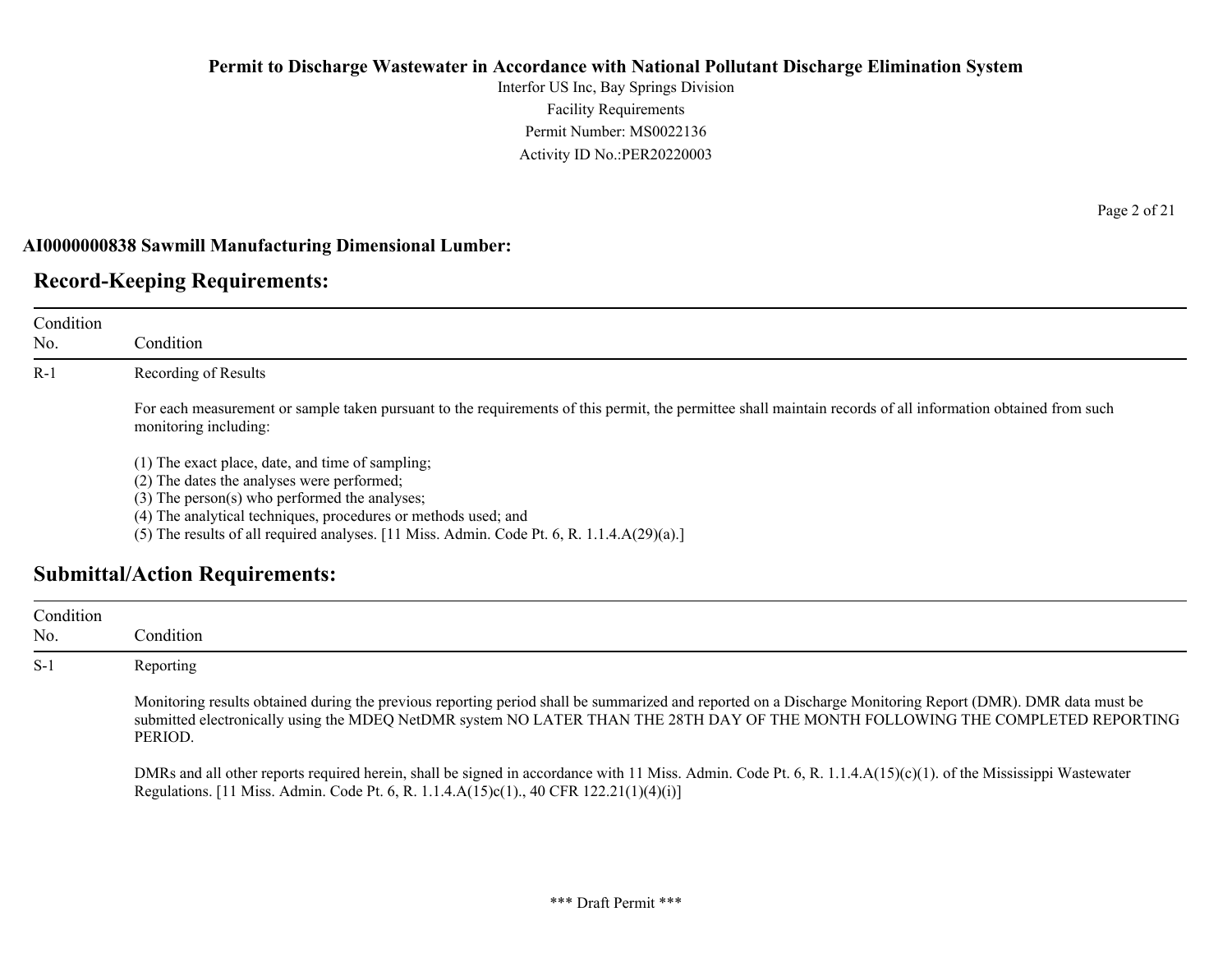Interfor US Inc, Bay Springs Division Facility Requirements Permit Number: MS0022136 Activity ID No.:PER20220003

#### **AI0000000838 Sawmill Manufacturing Dimensional Lumber:**

### **Submittal/Action Requirements:**

| Condition<br>No. | Condition                                                                                                                                                                                                                                                                                                                                                                                                                                                                                                                                                                                                                                                                                                                                                                                                                                                                                                                                                                                                                                                                                                                                                                                                                                               |
|------------------|---------------------------------------------------------------------------------------------------------------------------------------------------------------------------------------------------------------------------------------------------------------------------------------------------------------------------------------------------------------------------------------------------------------------------------------------------------------------------------------------------------------------------------------------------------------------------------------------------------------------------------------------------------------------------------------------------------------------------------------------------------------------------------------------------------------------------------------------------------------------------------------------------------------------------------------------------------------------------------------------------------------------------------------------------------------------------------------------------------------------------------------------------------------------------------------------------------------------------------------------------------|
| $S-2$            | Reporting Requirements - Planned Changes                                                                                                                                                                                                                                                                                                                                                                                                                                                                                                                                                                                                                                                                                                                                                                                                                                                                                                                                                                                                                                                                                                                                                                                                                |
|                  | The permittee shall give notice to the Permit Board as soon as possible of any planned physical alterations or additions, including but not limited to, a change of<br>operation to the permitted facility. Notice is required in the circumstances that follow:<br>(1) The alteration or addition to a permitted facility may meet one of the criteria for determining whether the facility is a new source in 40 CFR 122.29(b); or<br>(2) The alteration or addition could significantly change the nature or increase the quantity of pollutants discharged. This notification applies to pollutants which are not<br>subject to either effluent limitations in the permit or notification requirements under 40 CFR $122.42(a)(1)$ .<br>(3) The alteration or addition results in a significant change in the permittee's sludge use or disposal practices, and such alteration, addition, or change may justify the<br>application of permit conditions that are different from or absent in the existing permit, including notification of additional use or disposal sites not reported during the<br>permit application process or not reported pursuant to an approved land application plan; [11 Miss. Admin. Code Pt. 6, R. 1.1.4.A(15)(a).] |
| $S-3$            | Reporting Requirements - Anticipated Noncompliance                                                                                                                                                                                                                                                                                                                                                                                                                                                                                                                                                                                                                                                                                                                                                                                                                                                                                                                                                                                                                                                                                                                                                                                                      |

The permittee shall give advance notice to the Permit Board of any planned changes in the permitted facility or activity which may result in noncompliance with permit requirements. [11 Miss. Admin. Code Pt. 6, R. 1.1.4A(29)(b).]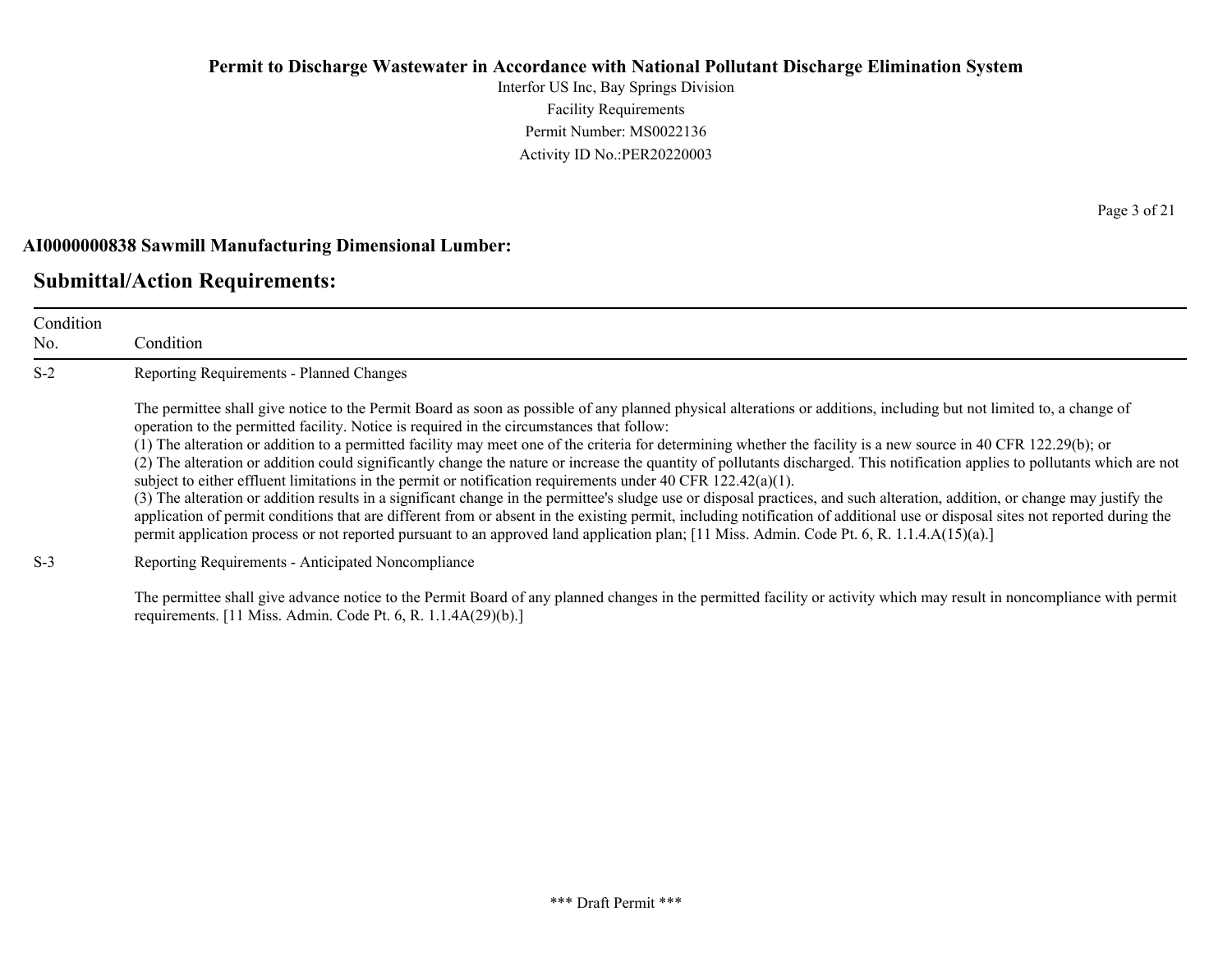Interfor US Inc, Bay Springs Division Facility Requirements Permit Number: MS0022136 Activity ID No.:PER20220003

#### **AI0000000838 Sawmill Manufacturing Dimensional Lumber:**

### **Submittal/Action Requirements:**

Condition No. Condition S-4 Noncompliance Notification - Twenty-Four Hour Reporting (1) The permittee shall report any noncompliance which may endanger health or the environment. Any information shall be provided orally within 24 hours from the time the permittee becomes aware of the circumstances. A written submission shall also be provided within 5 days of the time the permittee becomes aware of the circumstances. The written submission shall contain a description of the noncompliance and its cause; the period of noncompliance, including exact dates and times, and if the noncompliance has not been corrected, the anticipated time it is expected to continue; and steps taken or planned to reduce, eliminate, and/or prevent recurrence of the noncompliance. (2) The following shall be included as information which must be reported within 24 hours under this paragraph. (i) Any unanticipated bypass which exceeds any effluent limitation in the permit. (ii) Any upset which exceeds any effluent limitation in the permit. (iii) Violation of a maximum daily discharge limitation for any of the pollutants listed by the Permit Board in the permit to be reported within 24 hours. (iv) The Executive Director may waive the written report on a case-by-case basis for reports under paragraph (1) of this section if the oral report has been received within 24 hours. The Executive Director may waive the written report on a case-by-case basis for reports under paragraph (1) of this section if the oral report has been received within 24 hours. All reports required by this condition which are submitted after December 20, 2025, shall be submitted by the permittee electronically as instructed by MDEQ. [11 Miss.] Admin. Code Pt. 6, R. 1.1.4.A(29)(e)., 40 CFR 122.41.(1)(6)] S-5 Noncompliance Notification - Other Noncompliance The permittee shall report all instances of noncompliance not reported under the twenty-four hour reporting requirements, at the time monitoring reports are submitted or within 30 days from the end of the month in which the noncompliance occurs. The reports shall contain the same information as is required under the twenty-four hour reporting requirements contained in this permit. All reports required by this condition which are submitted after December 20, 2025, shall be submitted by the permittee electronically as instructed by MDEQ. [11 Miss.] Admin. Code Pt. 6, R. 1.1.4.A(29)(f)., 40 CFR 122.41.(1)(7)]

Page 4 of 21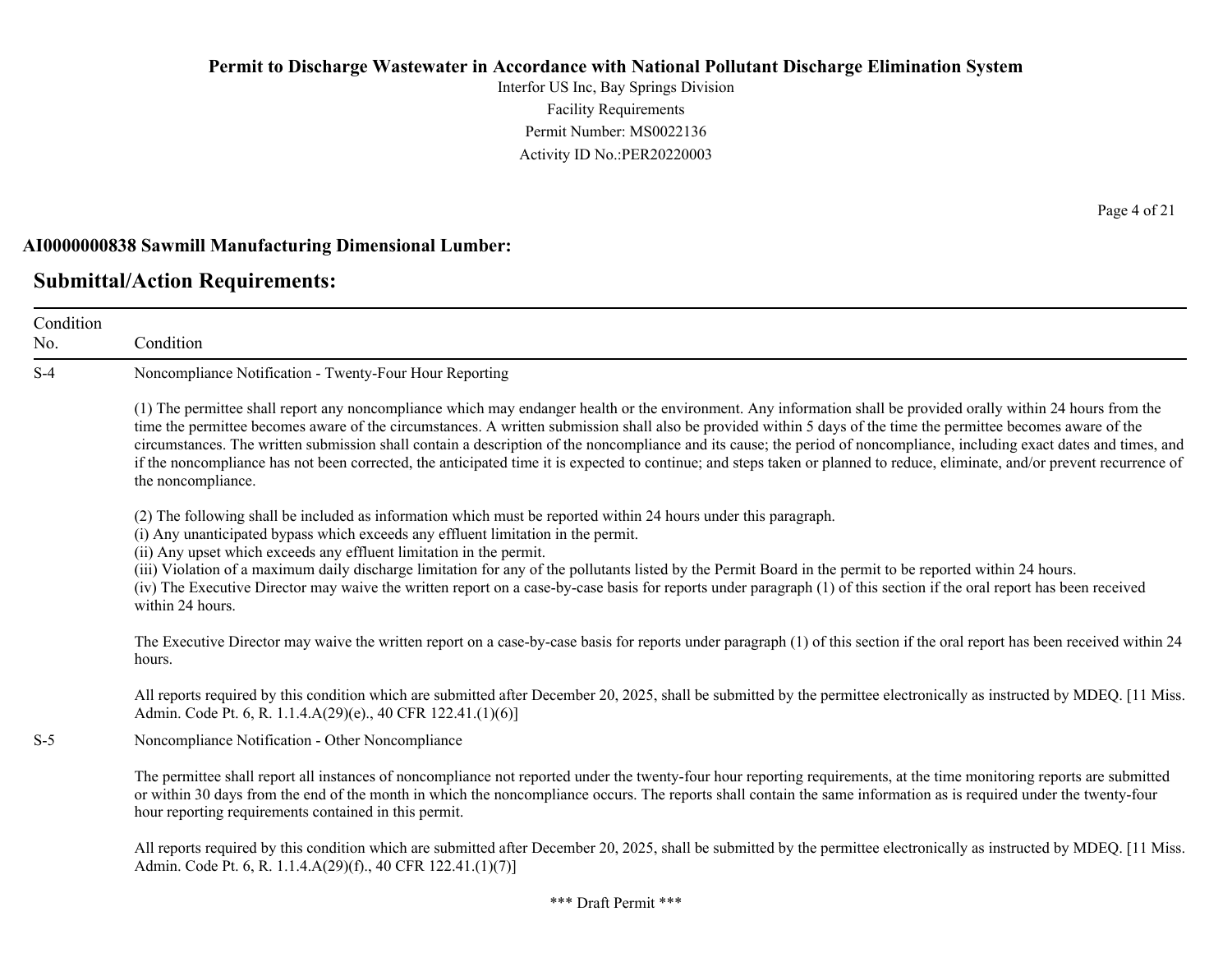Interfor US Inc, Bay Springs Division Facility Requirements Permit Number: MS0022136 Activity ID No.:PER20220003

#### **AI0000000838 Sawmill Manufacturing Dimensional Lumber:**

### **Submittal/Action Requirements:**

Condition No. Condition S-6 Noncompliance Notification - Other Information Where the permittee becomes aware that it failed to submit any relevant facts in a permit application, or submitted incorrect information in a permit application or in any report to the Permit Board, it shall promptly submit such facts or information. [11 Miss. Admin. Code Pt. 6, R. 1.1.4.A(29)(g).] S-7 Bypassing -Notice Anticipated bypass-If the permittee knows in advance of the need for a bypass, it shall submit prior notice, if possible at least ten days before the date of the bypass. Unanticipated bypass-The permittee shall submit notice of an unanticipated bypass as required by the twenty-four hour reporting requirements set forth in this permit. All reports required by this condition which are submitted after December 20, 2025, shall be submitted by the permittee electronically as instructed by MDEQ. [40 CFR  $122.41(m)(3)(i, ii)$ ] S-8 Expiration of Permit

At least 180 days prior to the expiration date of this permit pursuant to the State law and regulation, the permittee who wishes to continue to operate under this permit shall submit an application to the Permit Board for reissuance. The Permit Board may grant permission to submit an application later than this, but no later than the expiration date of the permit. [11 Miss. Admin. Code Pt. 6, R. 1.1.5.B(1).]

Page 5 of 21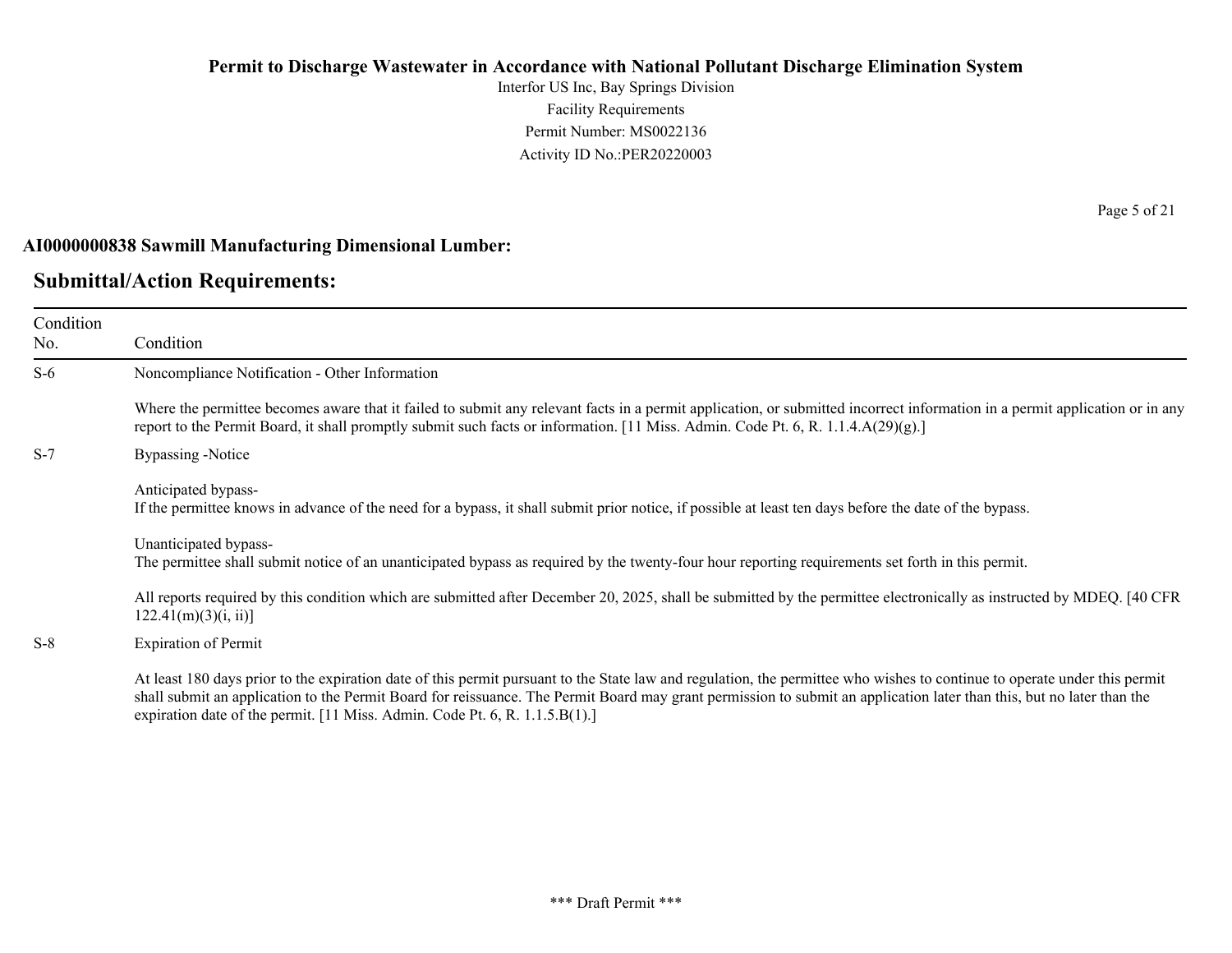Interfor US Inc, Bay Springs Division Facility Requirements Permit Number: MS0022136 Activity ID No.:PER20220003

#### **AI0000000838 Sawmill Manufacturing Dimensional Lumber:**

### **Submittal/Action Requirements:**

Condition No. Condition S-9 Requirements Regarding Cooling and Boiler Water Additives Notification shall be made to the permitting authority in writing not later than sixty (60) days prior to initiating the addition of any chemical product to the cooling water and/or boiler water which is subject to discharge, other than those previously approved and/or used. Such notification should include, but not be limited to: (1) Name and composition of the proposed additive, (2) Proposed discharge concentration, (3) Dosage addition rates, (4) Frequency of use, (5) EPA registration, if applicable, and (6) Aquatic species toxicological data.

Written approval must be received from the permitting authority prior to initiating use. [11 Miss. Admin. Code Pt. 6, R. 1.1.4.A(14).]

### **Narrative Requirements:**

### **Definitions:**

| Condition<br>No. | Condition                                                                                                                                                                         |
|------------------|-----------------------------------------------------------------------------------------------------------------------------------------------------------------------------------|
| $T-1$            | Definitions: General                                                                                                                                                              |
|                  | The permittee shall refer to 11 Miss. Admin. Code Pt. 6, R. 1.1.1.A for definitions of any permit term not specified in this permit. [11 Miss. Admin. Code Pt. 6, R.<br>1.1.1.A.] |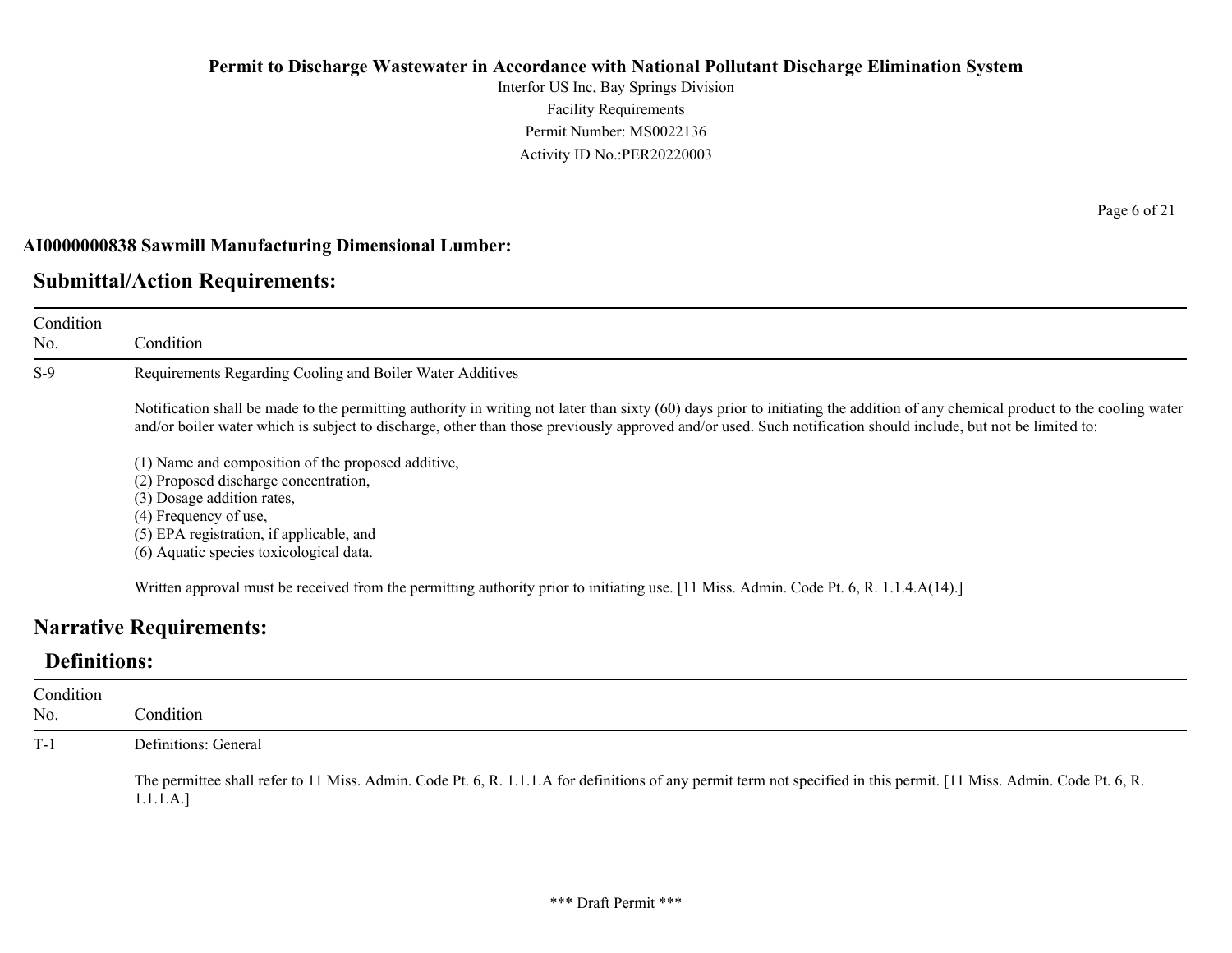Interfor US Inc, Bay Springs Division Facility Requirements Permit Number: MS0022136 Activity ID No.:PER20220003

#### **AI0000000838 Sawmill Manufacturing Dimensional Lumber:**

### **Narrative Requirements:**

Condition No. Condition T-2 Definitions: Monthly Average "Monthly Average" means the average of "daily discharges" over a calendar month, calculated as the sum of all "daily discharges" measured during a calendar month divided by the number of "daily discharges" measured during the month. The monthly average for E coli bacteria is the geometric mean of "daily discharges" measured during the calendar month. In computing the geometric mean for E coli bacteria, the value one (1) shall be substituted for sample results of zero. [11 Miss. Admin. Code Pt. 6, R. 1.1.1.A(44).] T-3 Definitions: Daily Discharge "Daily discharge" means the "discharge of a pollutant" measured during a calendar day or any 24-hour period that reasonably represents the calendar day for purposes of sampling. For pollutants with limitations expressed in units of mass, the "daily discharge" is calculated as the total mass of the pollutant discharged over the day. For pollutants with limitations expressed in other units of measurements, the "daily average" is calculated as the average measurement of the discharge of the pollutant over the day. [11 Miss. Admin. Code Pt. 6, R. 1.1.1.A(15).] T-4 Definitions: Daily Maximum "Daily maximum" means the highest "daily discharge" over a calendar month. [11 Miss. Admin. Code Pt. 6, R. 1.1.1.A(16).] T-5 Definitions: Toxic Pollutants "Toxic pollutants" means any pollutant listed as toxic under Section  $307(a)(1)$  or, in the case of "sludge use or disposal practices", any pollutant identified in regulations implementing Section 405(d) of the Clean Water Act. [11 Miss. Admin. Code Pt. 6, R. 1.1.1.A(71).] T-6 Definitions: Hazardous Substances "Hazardous substances" are defined in 40 CFR 116.4. [40 CFR 116.4]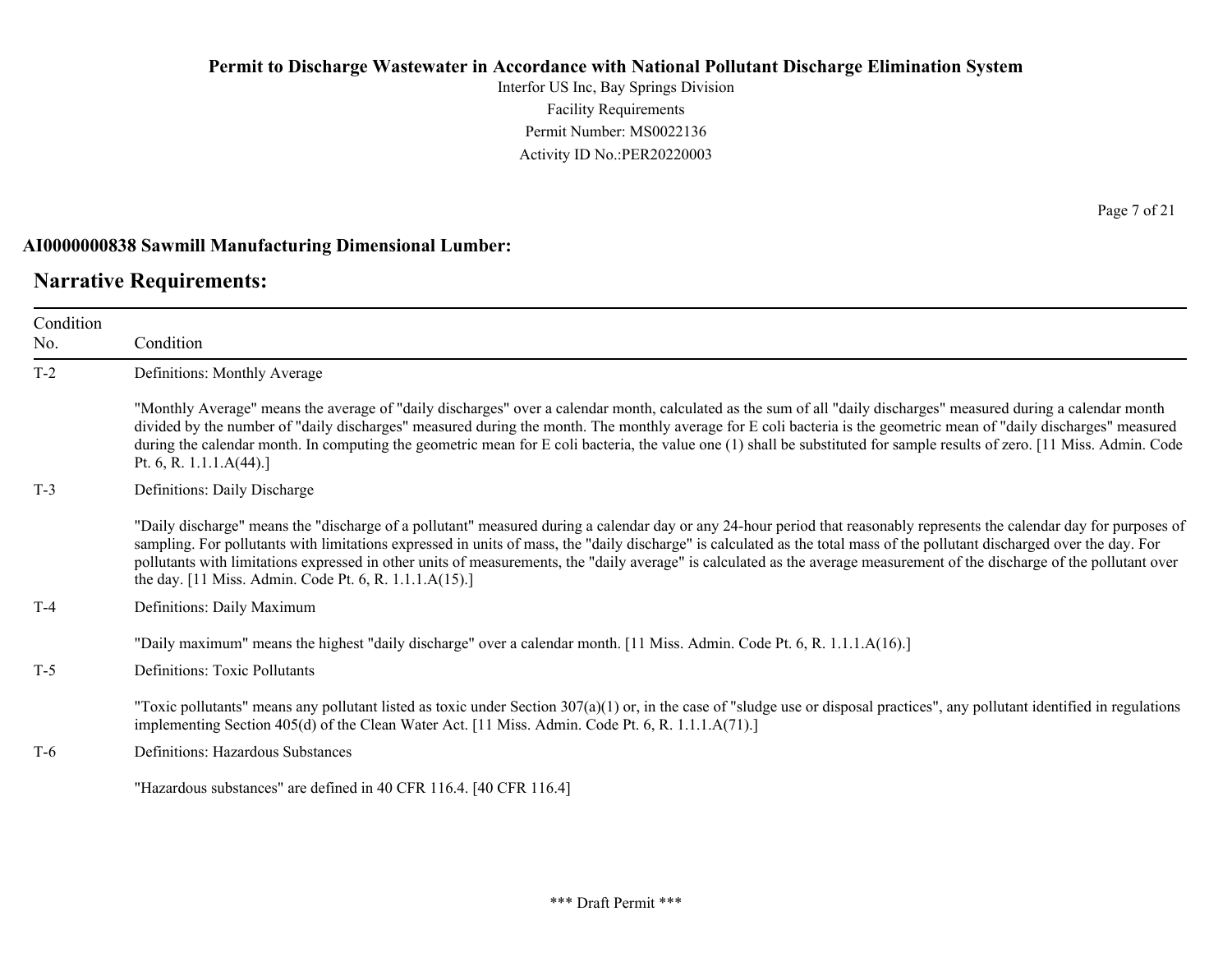Interfor US Inc, Bay Springs Division Facility Requirements Permit Number: MS0022136 Activity ID No.:PER20220003

#### **AI0000000838 Sawmill Manufacturing Dimensional Lumber:**

### **Narrative Requirements:**

Page 8 of 21

| Condition |                                                                                                                                                                                                                                                                                                                                                                                                                                                                                                                                                                                                                                                              |
|-----------|--------------------------------------------------------------------------------------------------------------------------------------------------------------------------------------------------------------------------------------------------------------------------------------------------------------------------------------------------------------------------------------------------------------------------------------------------------------------------------------------------------------------------------------------------------------------------------------------------------------------------------------------------------------|
| No.       | Condition                                                                                                                                                                                                                                                                                                                                                                                                                                                                                                                                                                                                                                                    |
| $T-7$     | Definitions: Weekly Average                                                                                                                                                                                                                                                                                                                                                                                                                                                                                                                                                                                                                                  |
|           | "Weekly average" means the average of "daily discharges" over a calendar week, calculated as the sum of all "daily discharges" measured during a calendar week<br>divided by the number of "daily discharges" measured during that week. The weekly average for E coli bacteria is the geometric mean of all "daily discharges" measured<br>in a calendar week. In computing the geometric mean for E coli bacteria, one (1) shall be substituted for sample results of zero. For self-monitoring purposes, the value<br>to be reported is the single highest weekly average computed during a calendar month. [11 Miss. Admin. Code Pt. 6, R. 1.1.1.A(86).] |
| $T-8$     | Definitions: Quarterly Average                                                                                                                                                                                                                                                                                                                                                                                                                                                                                                                                                                                                                               |
|           | "Quarterly Average" means the average of "daily discharges" over a three month period, calculated as the sum of all "daily discharges" measured during the quarter<br>divided by the number of "daily discharges" measured during the quarter. The quarterly average for E coli bacteria is the geometric mean of "daily discharges" measured<br>during the quarter. In computing the geometric mean for E coli bacteria, the value one (1) shall be substituted for sample results of zero. [11 Miss. Admin. Code Pt. 6, R.<br>1.1.1.A(61).                                                                                                                 |
| $T-9$     | Definitions: Quarterly Maximum                                                                                                                                                                                                                                                                                                                                                                                                                                                                                                                                                                                                                               |
|           | "Quarterly Maximum" means the highest "daily discharge" measured over a three-month period. [11 Miss. Admin. Code Pt. 6, R.1.1.1.A(62).]                                                                                                                                                                                                                                                                                                                                                                                                                                                                                                                     |
| $T-10$    | Definitions: Maximum Monthly Average                                                                                                                                                                                                                                                                                                                                                                                                                                                                                                                                                                                                                         |
|           | Maximum Monthly Average means the highest "monthly average" over a monitoring period. [40 CFR 122]                                                                                                                                                                                                                                                                                                                                                                                                                                                                                                                                                           |
| $T-11$    | Definitions: Yearly Average                                                                                                                                                                                                                                                                                                                                                                                                                                                                                                                                                                                                                                  |
|           | "Yearly Average" means the average of "daily discharges" over a calendar year, calculated as the sum of all "daily discharges" measured during the calendar year divided<br>by the number of "daily discharges" measured during the calendar year. The yearly average for E coli bacteria is the geometric mean of "daily discharges" during the<br>calendar year. In computing the geometric mean for E coli bacteria, the value one (1) shall be substituted for sample results of zero. [11 Miss. Admin. Code Pt. 6,<br>R.1.1.1.A(87).                                                                                                                    |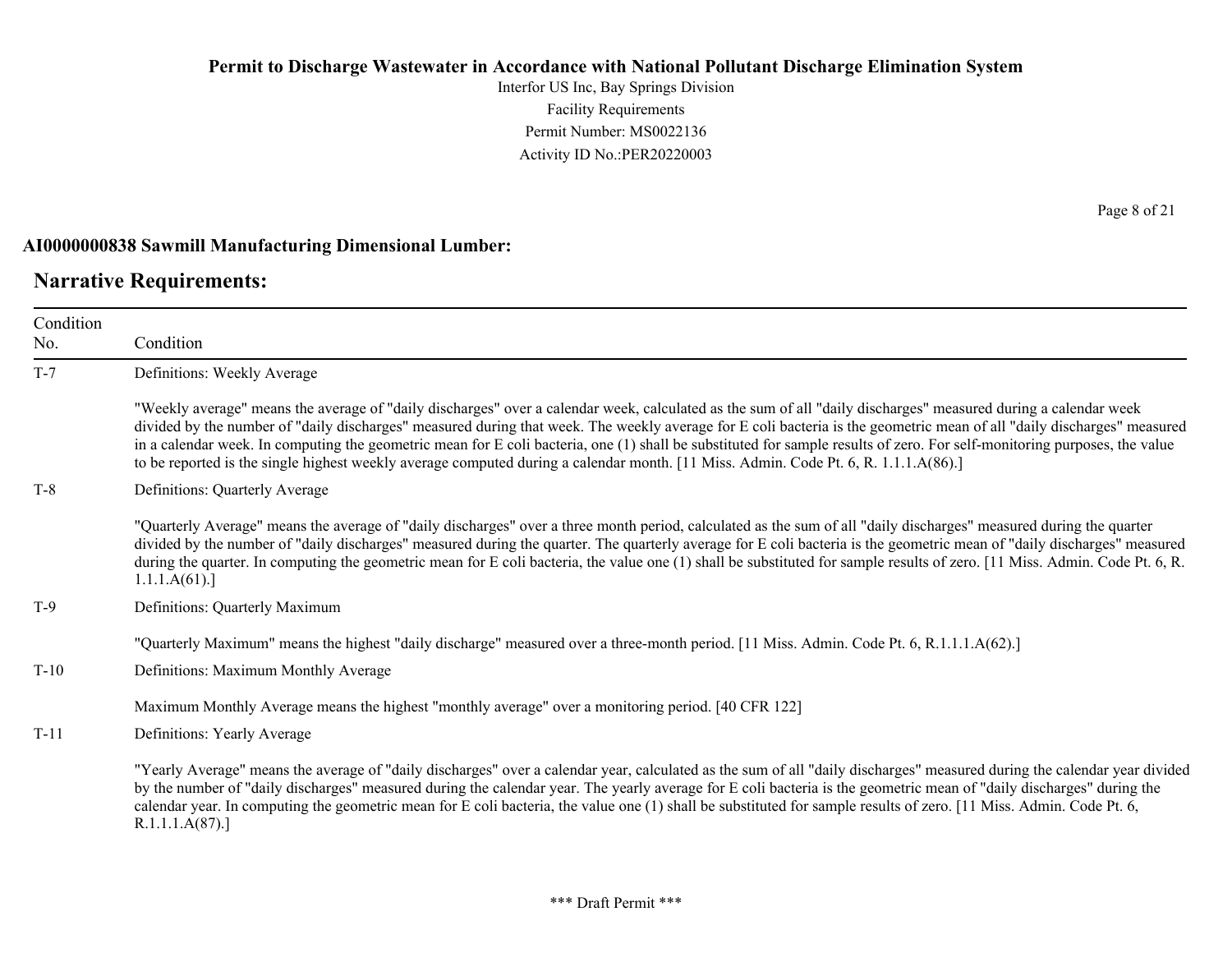Interfor US Inc, Bay Springs Division Facility Requirements Permit Number: MS0022136 Activity ID No.:PER20220003

#### **AI0000000838 Sawmill Manufacturing Dimensional Lumber:**

### **Narrative Requirements:**

No.

No.

Condition Condition T-12 Definitions: Yearly Maximum "Yearly Maximum" means the highest "daily discharge" measured over a calendar year. [11 Miss. Admin. Code Pt. 6, R. 1.1.1.A(88).] T-13 Definitions:"Submitted" means the document is postmarked on or before the applicable deadline, except as otherwise specified. [11 Miss. Admin. Code Pt. 6, R. 1.1.1.A  $(67).$ ] Condition Condition T-14 The permittee shall achieve compliance with the effluent limitations specified for discharge in accordance with the following schedule: Upon Permit Issuance. [11 Miss. Admin. Code Pt. 6, R. 1.1.4.A(9).)] T-15 Within 14 days after either an interim or final date of compliance specified by this permit, the permittee shall provide the Permit Board with written notice of his compliance or noncompliance with the requirements or conditions specified to be completed by that date. [11 Miss. Admin. Code Pt. 6, R. 1.1.4.A(10).] T-16 Representative Sampling Samples and measurements taken as required herein shall be representative of the volume and nature of the monitored wastewater. [11 Miss. Admin. Code Pt. 6, R.  $1.1.4.A(28)(e).$ T-17 Reporting If the results for a given sample analysis are such that any parameter (other than E. coli) is not detected at or above the minimum level for the test method used, a value of zero will be used for that sample in calculating an arithmetic mean value for the parameter. If the resulting calculated arithmetic mean value for that reporting period is zero, the permittee shall report "NODI = B" on the DMR. For E. coli, a value of 1.0 shall be used in calculating the geometric mean. If the resulting E. coli mean

value is 1.0, the permittee shall report "NODI = B" on the DMR. For each quantitative sample value that is not detectable, the test method used and the minimum level for that method for that parameter shall be attached to and submitted with the DMR. The permittee shall then be considered in compliance with the appropriate effluent limitation and/or reporting requirement. [11 Miss. Admin. Code Pt. 6, Ch. 1, Subch. 2.]

Page 9 of 21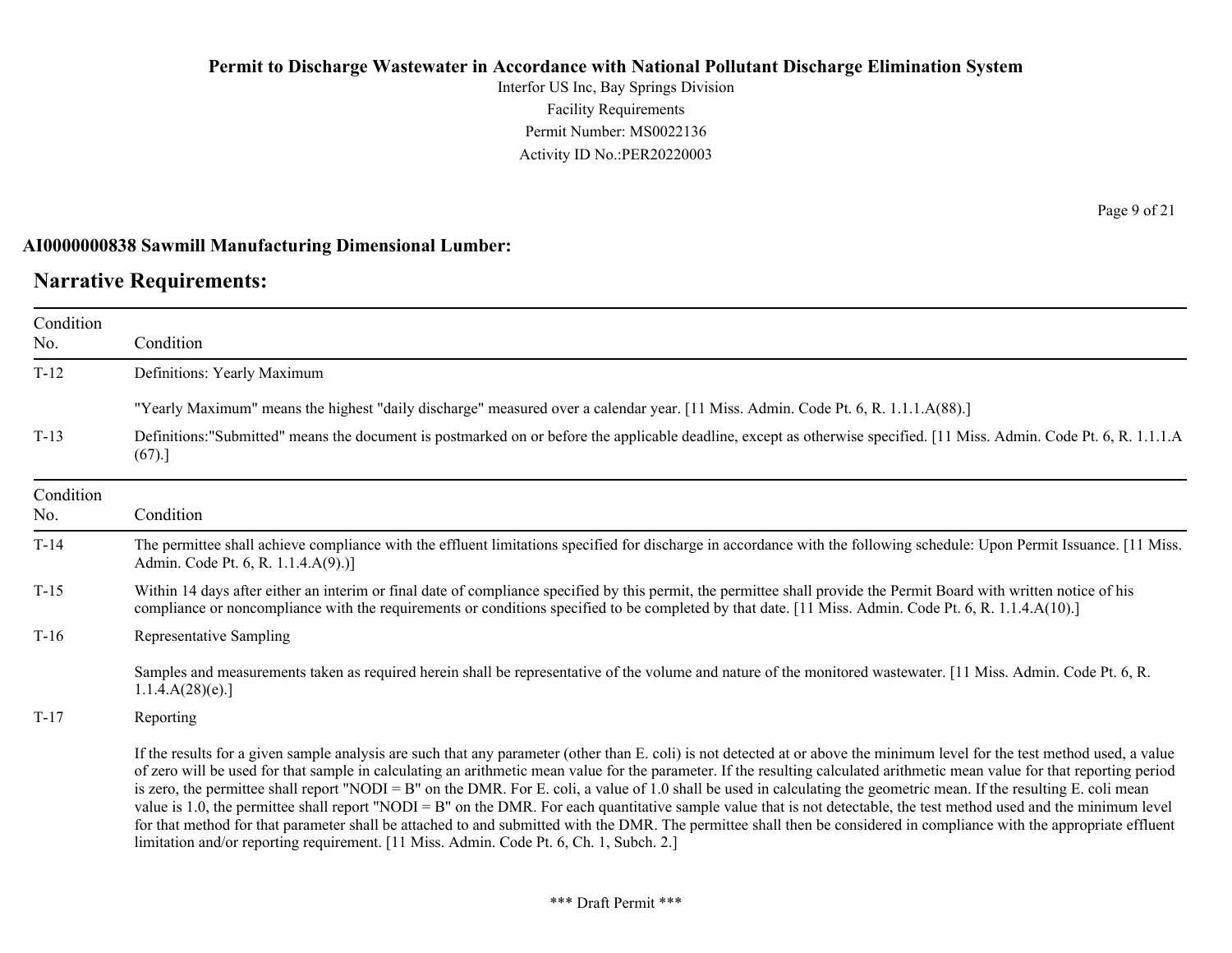Interfor US Inc, Bay Springs Division Facility Requirements Permit Number: MS0022136 Activity ID No.:PER20220003

#### **AI0000000838 Sawmill Manufacturing Dimensional Lumber:**

### **Narrative Requirements:**

| Condition<br>No. | Condition                                                                                                                                                                                                                                                                                                                                                                                                                                                                                                                                                            |
|------------------|----------------------------------------------------------------------------------------------------------------------------------------------------------------------------------------------------------------------------------------------------------------------------------------------------------------------------------------------------------------------------------------------------------------------------------------------------------------------------------------------------------------------------------------------------------------------|
| $T-18$           | Reporting                                                                                                                                                                                                                                                                                                                                                                                                                                                                                                                                                            |
|                  | If the permittee monitors any pollutant as prescribed in the permit more frequently than required by the permit using test procedures approved under 40 CFR Part 136 or,<br>in the case of sludge use or disposal, approved under 40 CFR Part 136 unless otherwise specified in 40 CFR Part 503, or as specified in the permit, the results of this<br>monitoring shall be included in the calculation and reporting of the data submitted in the DMR or sludge reporting form specified by the Permit Board. [11 Miss. Admin.<br>Code Pt. 6, R. 1.1.4.A(15)(c)(2).] |
| $T-19$           | Reporting                                                                                                                                                                                                                                                                                                                                                                                                                                                                                                                                                            |
|                  | Calculations for all limitations which require averaging of measurements shall utilize an arithmetic mean unless otherwise specified by the Permit Board in the permit.<br>[11 Miss. Admin. Code Pt. 6, R. 1.1.4.A(15)(c)(3).]                                                                                                                                                                                                                                                                                                                                       |
| $T-20$           | <b>Test Procedures</b>                                                                                                                                                                                                                                                                                                                                                                                                                                                                                                                                               |
|                  | Test procedures for the analysis of pollutants shall include those set forth in 40 CFR 136 or alternative procedures approved and/or promulgated by EPA. [11 Miss.]<br>Admin. Code Pt. 6, R. 1.1.4.A(30).]                                                                                                                                                                                                                                                                                                                                                           |
| $T-21$           | <b>Records Retention</b>                                                                                                                                                                                                                                                                                                                                                                                                                                                                                                                                             |
|                  | All records and results of monitoring activities required by this permit, including calibration and maintenance records, shall be retained by the permittee for a minimum<br>of three (3) years, unless otherwise required or extended by the Permit Board, copies of which shall be furnished to the Department upon request. [11 Miss. Admin.<br>Code Pt. 6, R. 1.1.4. $A(29)(a)$ .]                                                                                                                                                                               |
| $T-22$           | <b>Falsifying Reports</b>                                                                                                                                                                                                                                                                                                                                                                                                                                                                                                                                            |
|                  | Any permittee who falsifies, tampers with, or knowingly renders inaccurate any monitoring device or method required by the Permit Board to be maintained as a<br>condition in a permit, or who alters or falsifies the results obtained by such devices or methods and/or any written report required by or in response to a permit condition,<br>shall be deemed to have violated a permit condition and shall be subject to the penalties provided for a violation of a permit condition pursuant to Section 49-17-43 of                                           |

the Code. [11 Miss. Admin. Code Pt. 6, R. 1.1.4.A(29)(d).]

Page 10 of 21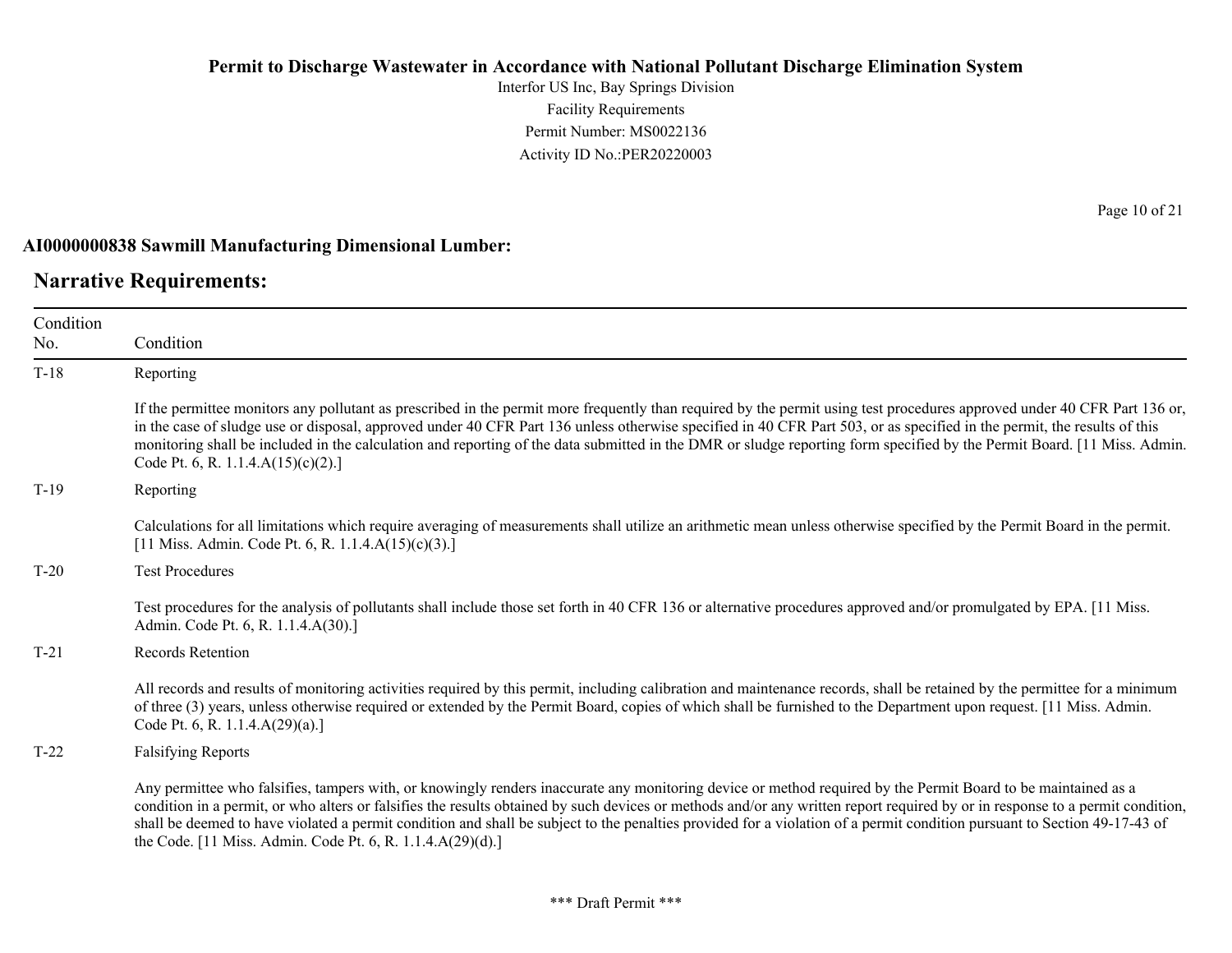Interfor US Inc, Bay Springs Division Facility Requirements Permit Number: MS0022136 Activity ID No.:PER20220003

#### **AI0000000838 Sawmill Manufacturing Dimensional Lumber:**

### **Narrative Requirements:**

Page 11 of 21

| Condition |                                                                                                                                                                                                                                                                                                                                                                                                                                                                                                                                                                                                                                                                                                                                                                                                                                                                                                                           |
|-----------|---------------------------------------------------------------------------------------------------------------------------------------------------------------------------------------------------------------------------------------------------------------------------------------------------------------------------------------------------------------------------------------------------------------------------------------------------------------------------------------------------------------------------------------------------------------------------------------------------------------------------------------------------------------------------------------------------------------------------------------------------------------------------------------------------------------------------------------------------------------------------------------------------------------------------|
| No.       | Condition                                                                                                                                                                                                                                                                                                                                                                                                                                                                                                                                                                                                                                                                                                                                                                                                                                                                                                                 |
| $T-23$    | Facility Expansion and/or Modification                                                                                                                                                                                                                                                                                                                                                                                                                                                                                                                                                                                                                                                                                                                                                                                                                                                                                    |
|           | Any facility expansion, production increases, process modifications, changes in discharge volume or location or other changes in operations or conditions of the<br>permittee which may result in a new or increased discharge of waste, shall be reported to the Permit Board by submission of a new application for a permit pursuant to<br>11 Miss. Admin. Code Pt. 6, R. 1.1.2.A. of the Mississippi Wastewater Regulations, or if the discharge does not violate effluent limitations specified in the permit, by<br>submitting to the Permit Board a notice of a new or increased discharge. [11 Miss. Admin. Code Pt. 6, R. 1.1.4(A)(14).]                                                                                                                                                                                                                                                                         |
| $T-24$    | Duty to Comply                                                                                                                                                                                                                                                                                                                                                                                                                                                                                                                                                                                                                                                                                                                                                                                                                                                                                                            |
|           | The permittee must comply with all conditions of this permit. Any permit noncompliance constitutes a violation of the Clean Water Act and is grounds for enforcement<br>action; for permit termination, revocation and reissuance, or modification; or denial of a permit renewal application. [11 Miss. Admin. Code Pt. 6, R. 1.1.4.A(2).]                                                                                                                                                                                                                                                                                                                                                                                                                                                                                                                                                                               |
| $T-25$    | Proper Operation, Maintenance and Replacement                                                                                                                                                                                                                                                                                                                                                                                                                                                                                                                                                                                                                                                                                                                                                                                                                                                                             |
|           | The permittee shall at all times properly operate, maintain, and when necessary, promptly replace all facilities and systems of collection, treatment and control (and<br>related appurtenances) which are installed or used by the permittee to achieve compliance with the conditions of this permit. Proper operation and maintenance includes<br>adequate laboratory controls and appropriate quality assurance procedures. Proper replacement includes maintaining an adequate inventory of replacement equipment<br>and parts for prompt replacement when necessary to maintain continuous collection and treatment of wastewater. This provision requires the operation of back-up or<br>auxiliary facilities or similar systems that are installed by a permittee only when the operation is necessary to achieve compliance with the conditions of the permit. [11]<br>Miss. Admin. Code Pt. 6, R. 1.1.4.A(18).] |
| $T-26$    | Duty to Mitigate                                                                                                                                                                                                                                                                                                                                                                                                                                                                                                                                                                                                                                                                                                                                                                                                                                                                                                          |
|           | The permittee shall take all reasonable steps to minimize or prevent any discharge or sludge use or disposal in violation of the permit that has a reasonable likelihood of<br>adversely affecting human health or the environment. [11 Miss. Admin. Code Pt. 6, R. 1.1.4.A(19).)]                                                                                                                                                                                                                                                                                                                                                                                                                                                                                                                                                                                                                                        |
| $T-27$    | <b>Bypassing</b>                                                                                                                                                                                                                                                                                                                                                                                                                                                                                                                                                                                                                                                                                                                                                                                                                                                                                                          |
|           | The permittee shall comply with the terms and conditions regarding bypass found in 40 CFR 122.41(m). [40 CFR 122.41(m)]                                                                                                                                                                                                                                                                                                                                                                                                                                                                                                                                                                                                                                                                                                                                                                                                   |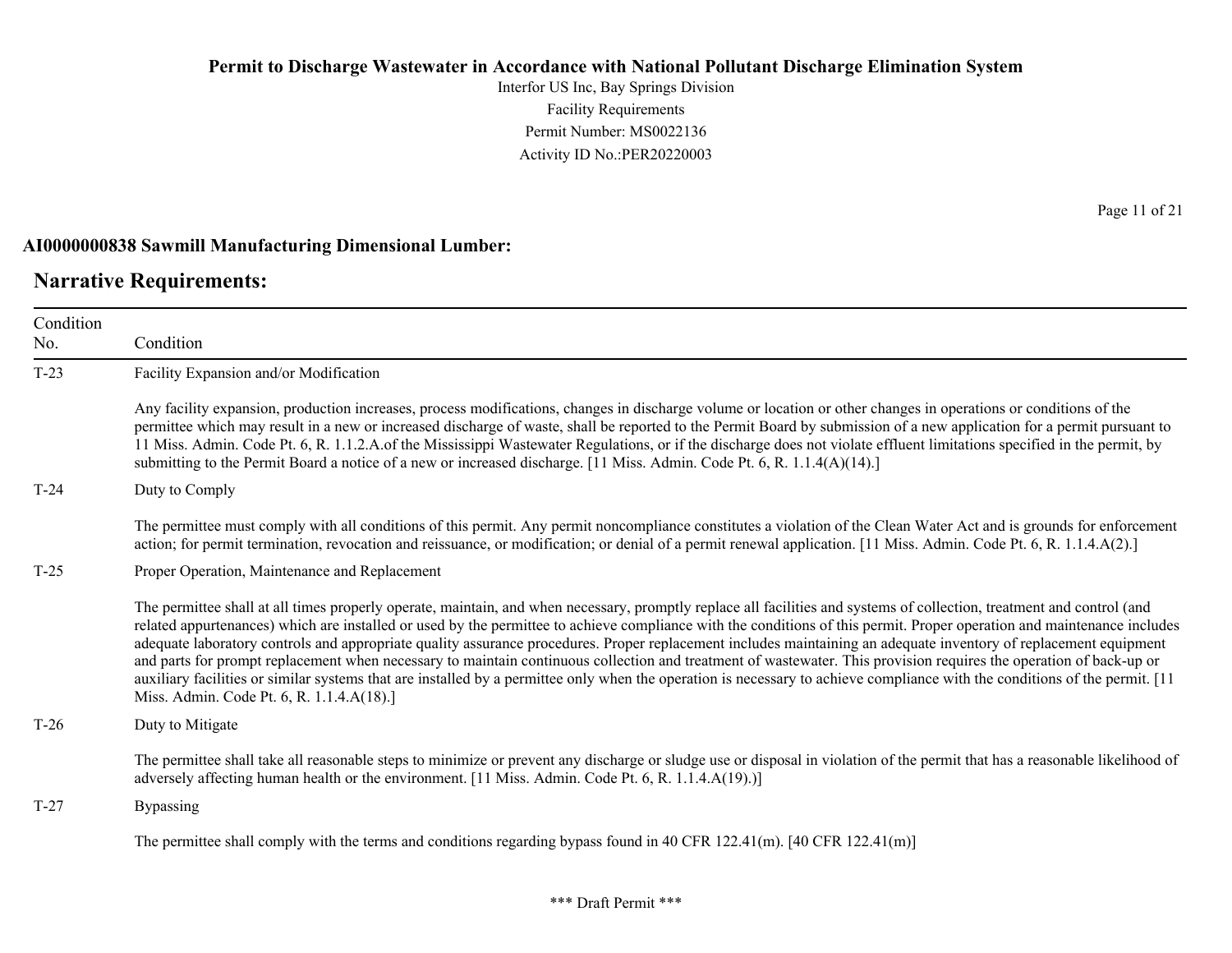Interfor US Inc, Bay Springs Division Facility Requirements Permit Number: MS0022136 Activity ID No.:PER20220003

#### **AI0000000838 Sawmill Manufacturing Dimensional Lumber:**

### **Narrative Requirements:**

Condition No. Condition T-28 Bypassing - Definitions "Bypass" means the intentional diversion of waste streams from any portion of a treatment facility. "Severe property damage" means substantial physical damage to property, damage to the treatment facilities which causes them to become inoperable, or substantial and permanent loss of natural resources which can reasonably be expected to occur in the absence of a bypass. Severe property damage does not mean economic loss caused by delays in production. [40 CFR 122.41(m)] T-29 Bypassing - Bypass not exceeding limitations The permittee may allow any bypass to occur which does not cause effluent limitations to be exceeded, but only if it also is for essential maintenance to assure efficient operation. These bypasses are not subject to the notice and prohibition provisions of the bypass requirements in this permit. [40 CFR 122.41(m)] T-30 Bypassing- Prohibition of Bypass (1) Bypass is prohibited, and the Commission may take enforcement action against a permittee unless: (i) Bypass was unavoidable to prevent loss of life, personal injury, or sever property damage. (ii) There was no feasible alternatives to the bypass, such as the use of auxiliary treatment facilities, retention of untreated wastes, or maintenance during normal periods of equipment downtime. This condition is not satisfied if adequate back-up equipment should have been installed in the exercise of reasonable engineering judgement to prevent a bypass which occurred during normal periods of equipment downtime or preventative maintenance; and (iii) The permittee submitted notices as required under the Twenty-Four Hour reporting requirements set forth in this permit. (2) The Commission may approve an anticipated bypass, after considering its adverse affects, if the Commission determines that it will meet the three conditions listed above in paragraph (1) of this permit condition. [40 CFR 122.41(m)] T-31 Upsets The permittee shall meet the conditions of 40 CFR 122.41(n) regarding "Upsets" and as in the upset requirements of this permit. [11 Miss. Admin. Code Pt. 6, R. 1.1.4.A

(27).]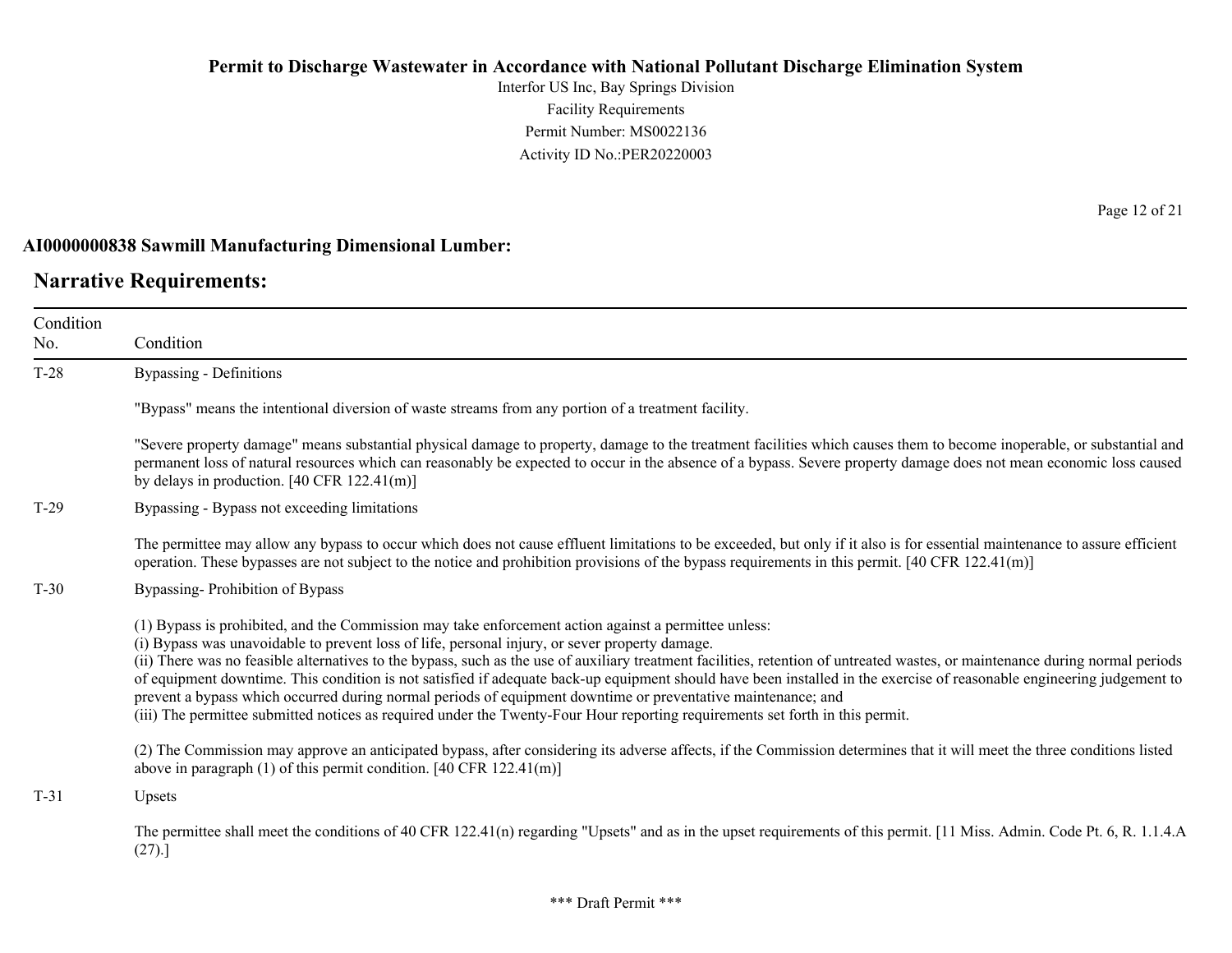Interfor US Inc, Bay Springs Division Facility Requirements Permit Number: MS0022136 Activity ID No.:PER20220003

#### **AI0000000838 Sawmill Manufacturing Dimensional Lumber:**

### **Narrative Requirements:**

Page 13 of 21

| Condition<br>No. | Condition                                                                                                                                                                                                                                                                                                                                                                                                                                                                                                             |
|------------------|-----------------------------------------------------------------------------------------------------------------------------------------------------------------------------------------------------------------------------------------------------------------------------------------------------------------------------------------------------------------------------------------------------------------------------------------------------------------------------------------------------------------------|
| $T-32$           | <b>Upsets-Definition</b>                                                                                                                                                                                                                                                                                                                                                                                                                                                                                              |
|                  | "Upset" means an exceptional incident in which there is unintentional and temporary noncompliance with technology based permit effluent limitations because of<br>factors beyond the reasonable control of the permittee. An upset does not include noncompliance to the extent caused by operational error, improperly designed<br>treatment facilities, inadequate treatment facilities, lack of preventive maintenance, or careless or improper operation. [11 Miss. Admin. Code Pt. 6, R. 1.1.4.A(27).]           |
| $T-33$           | Upsets - Effect of an Upset                                                                                                                                                                                                                                                                                                                                                                                                                                                                                           |
|                  | An upset constitutes an affirmative defense to an action brought for noncompliance with such technology based permit effluent limitations if the "conditions necessary<br>for demonstration of upset" requirements of this permit are met. Any determination made during administrative review of claims that noncompliance was caused by<br>upset, and before an action for noncompliance, shall not constitute final administrative action subject to judicial review. [11 Miss. Admin. Code Pt. 6, R.1.1.4.A(27).] |
| $T-34$           | Upsets - Conditions necessary for demonstration of upset                                                                                                                                                                                                                                                                                                                                                                                                                                                              |
|                  | A permittee who wishes to establish the affirmative defense of upset shall demonstrate, through properly signed contemporaneous operating logs, or other relevant<br>evidence that:                                                                                                                                                                                                                                                                                                                                   |
|                  | (1) An upset occurred and that the permittee can identify the cause(s) of the upset;<br>(2) The permitted facility was at the time being properly operated;<br>(3) The permittee submitted notice of the upset as required in 40 CFR $122.41(L)(6)(ii)(B)(24$ -hour notice of noncompliance); and<br>(4) The permittee complied with any remedial measures required under 40 CFR 122.41(d) (Duty to Mitigate). [11 Miss. Admin. Code Pt. 6, R.1.1.4.A(27).]                                                           |
| $T-35$           | Upsets - Burden of proof                                                                                                                                                                                                                                                                                                                                                                                                                                                                                              |
|                  | In any enforcement proceeding the permittee seeking to establish the occurrence of an upset has the burden of proof. [11 Miss. Admin. Code Pt. 6, R. 1.1.4.A(27).]                                                                                                                                                                                                                                                                                                                                                    |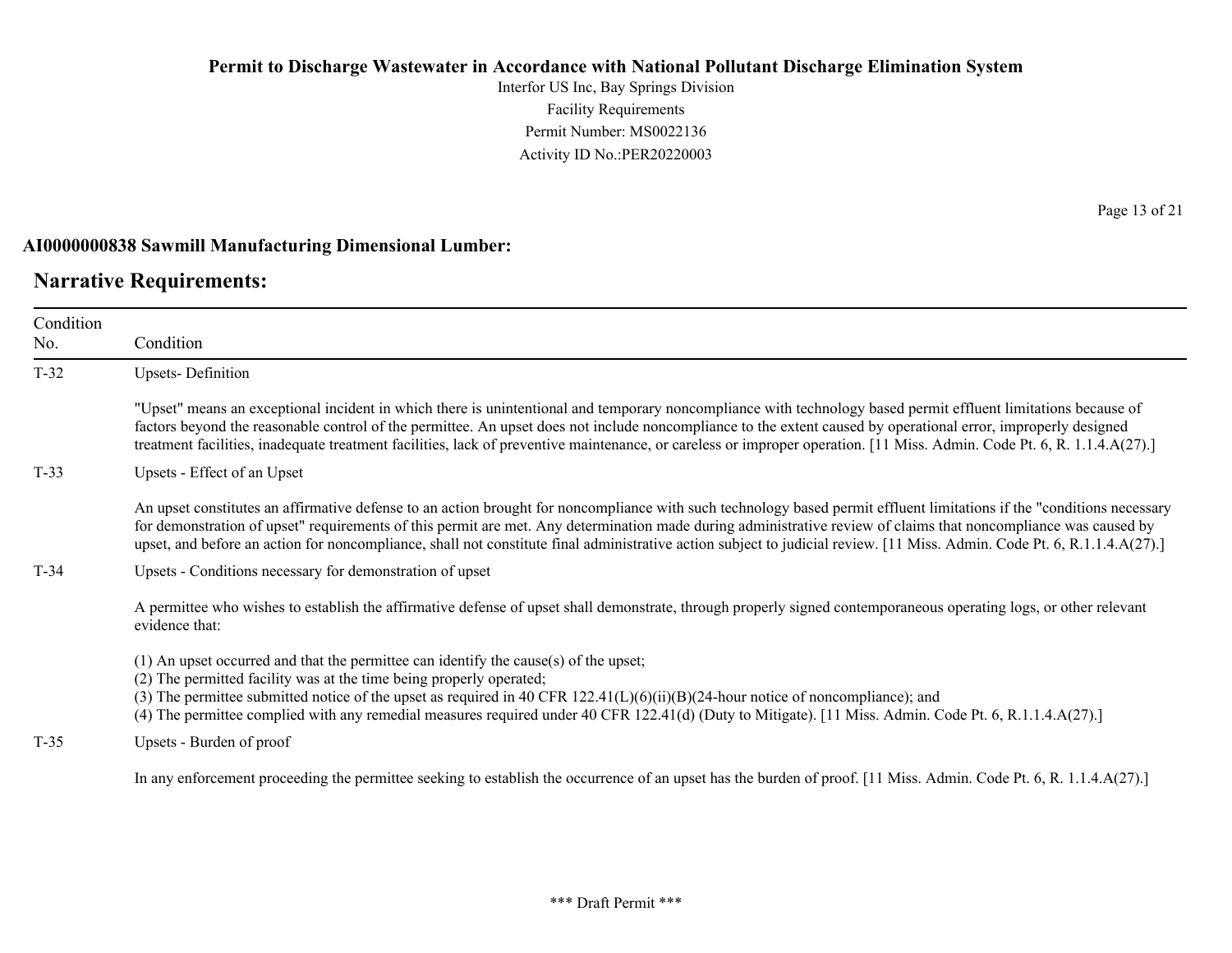Interfor US Inc, Bay Springs Division Facility Requirements Permit Number: MS0022136 Activity ID No.:PER20220003

#### **AI0000000838 Sawmill Manufacturing Dimensional Lumber:**

### **Narrative Requirements:**

Page 14 of 21

| Condition<br>No. | Condition                                                                                                                                                                                                                                                                                                                                                                                                                                                                                                                                                                                                                                  |
|------------------|--------------------------------------------------------------------------------------------------------------------------------------------------------------------------------------------------------------------------------------------------------------------------------------------------------------------------------------------------------------------------------------------------------------------------------------------------------------------------------------------------------------------------------------------------------------------------------------------------------------------------------------------|
| $T-36$           | <b>Removed Substances</b>                                                                                                                                                                                                                                                                                                                                                                                                                                                                                                                                                                                                                  |
|                  | Solids, sludges, filter backwash, or other residuals removed in the course of treatment or control of wastewater shall be disposed of in a manner such as to prevent such<br>materials from entering State waters and in a manner consistent with the Mississippi Solid Waste Disposal Act, the Federal Resource Conservation and Recovery Act,<br>and the Mississippi Water Pollution Control Act. [11 Miss. Admin. Code Pt. 6, R. 1.1.4.A(21).]                                                                                                                                                                                          |
| $T-37$           | <b>Power Failures</b>                                                                                                                                                                                                                                                                                                                                                                                                                                                                                                                                                                                                                      |
|                  | If electric power is required, in order to maintain compliance with the conditions and prohibitions of the permit, the permittee shall either:                                                                                                                                                                                                                                                                                                                                                                                                                                                                                             |
|                  | (1) Provide an alternative power source to operate the wastewater control facilities; or, if such alternative power source is not in existence, and no date for its<br>implementation appears in the permit,<br>(2) Halt, reduce, or otherwise control production and/or all wastewater flows upon reduction, loss, or failure of the primary source of power to the wastewater control<br>facilities. [11 Miss. Admin. Code Pt. 6, R. 1.1.4.A(22).)]                                                                                                                                                                                      |
| $T-38$           | Inspection and Entry                                                                                                                                                                                                                                                                                                                                                                                                                                                                                                                                                                                                                       |
|                  | The permittee shall allow any authorized Commission representative to enter the permittee's premises at any reasonable time, to have access to and copy any applicable<br>records, to inspect process facilities, treatment works, monitoring methods or equipment or to take samples, as authorized by Section 49-17-21 of the Code. In the event<br>of investigation during an emergency response action, a reasonable time shall be any time of the day or night. Follow-up investigations subsequent to the conclusion of<br>the emergency event shall be conducted at reasonable times. [11 Miss. Admin. Code Pt. 6, R. 1.1.4.A(17).] |
| $T-39$           | Transfer of Ownership or Control                                                                                                                                                                                                                                                                                                                                                                                                                                                                                                                                                                                                           |
| $T-40$           | This permit is not transferable to any person without proper modification of this permit following procedures found in [11 Miss. Admin. Code Pt. 6, R. 1.1.5.C.]<br><b>Signatory Requirements</b>                                                                                                                                                                                                                                                                                                                                                                                                                                          |
|                  | All applications, reports, or information submitted to the Permit Board shall be signed and certified. [11 Miss. Admin. Code Pt. 6, R. 1.1.2.C.]                                                                                                                                                                                                                                                                                                                                                                                                                                                                                           |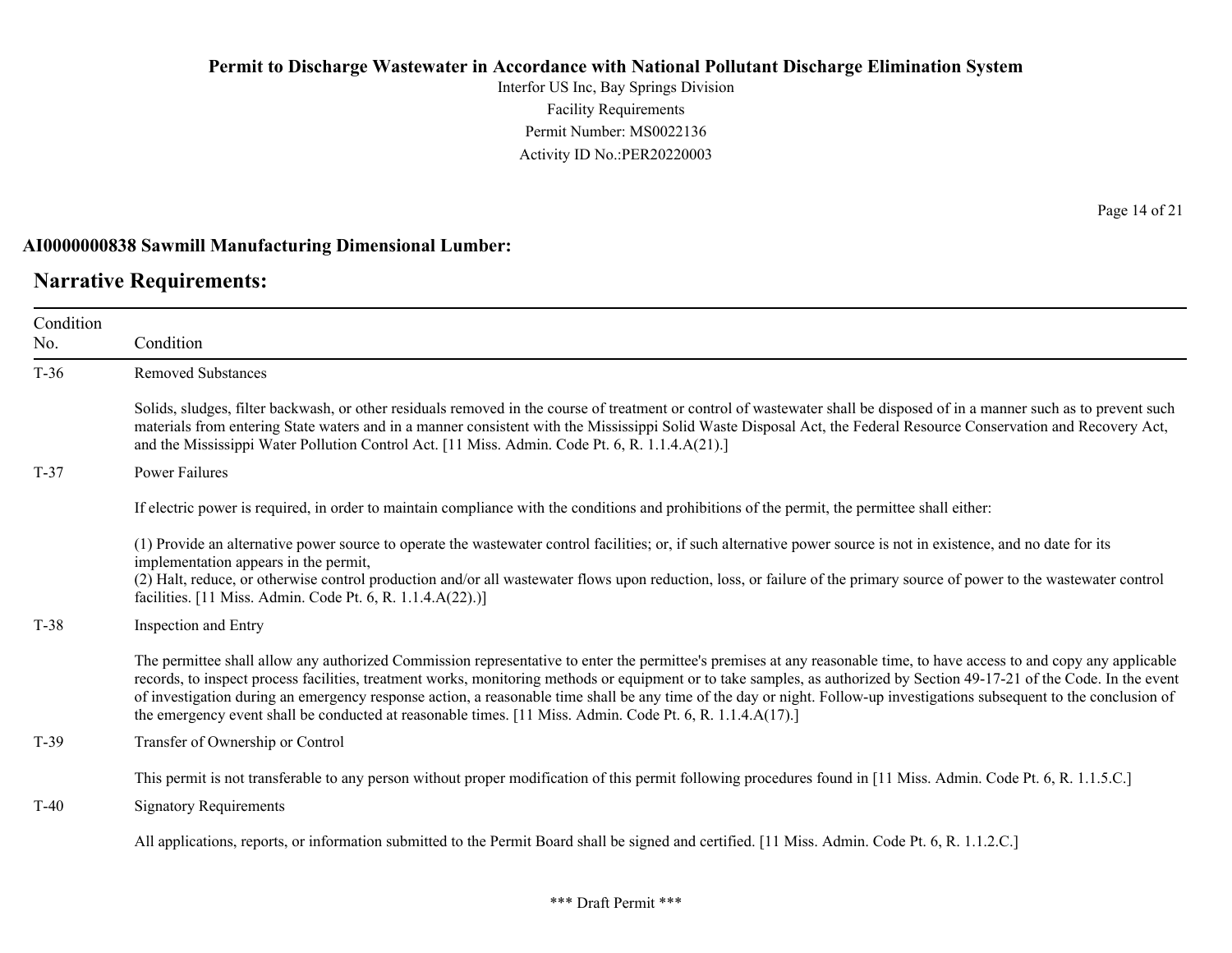Interfor US Inc, Bay Springs Division Facility Requirements Permit Number: MS0022136 Activity ID No.:PER20220003

#### **AI0000000838 Sawmill Manufacturing Dimensional Lumber:**

### **Narrative Requirements:**

Condition No. Condition T-41 Signatory Requirements - Application Signatures All permit applications shall be signed as follows: (1) For a corporation: by a responsible corporate officer. For the purpose of this Section, a responsible corporate officer means: (i) a president, secretary, treasurer or vice president of the corporation in charge of a principal business function, or any other person who performs similar policy - or decision-making function for the corporation, or (ii) the manager of one or more manufacturing, production, or operating facilities provided, the manager is authorized to make management decisions which govern the operation of the regulated facility including having the explicit or implicit duty of making major capital investment recommendations, and initiating and directing other comprehensive measures to assure long term environmental compliance with environmental laws and regulations; the manager can ensure that the necessary systems are established or actions taken to gather complete and accurate information for permit application requirements; and where authority to sign documents has been assigned or delegated to the manager in accordance with corporate procedures. (2) For a partnership or sole proprietorship: by a general partner or the proprietor, respectively; or (3) For a municipality, State, Federal, or other public agency: by either a principal executive officer or ranking elected official. [11 Miss. Admin. Code Pt. 6, R. 1.1.2.C.] T-42 Signatory Requirements -Reports and Other Information All reports required by the permit and other information requested by the Permit Board shall be signed by a person described by the application signature requirements in this permit or by a duly authorized representative of that person. A person is a duly authorized representative only if: (1) The authorization is made in writing by a person described by the application signature requirements; (2) The authorization specifies either an individual or a position having responsibility for the overall operation of the regulated facility or activity, such as the position of plant manager, operator of a well or a well field, superintendent, position having overall responsibility for environmental matters for the company. (A duly authorized representative may thus be either a named individual or any individual occupying a named position.); and

(3) The written authorization is submitted to the Permit Board. [11 Miss. Admin. Code Pt. 6, R. 1.1.2.C.]

Page 15 of 21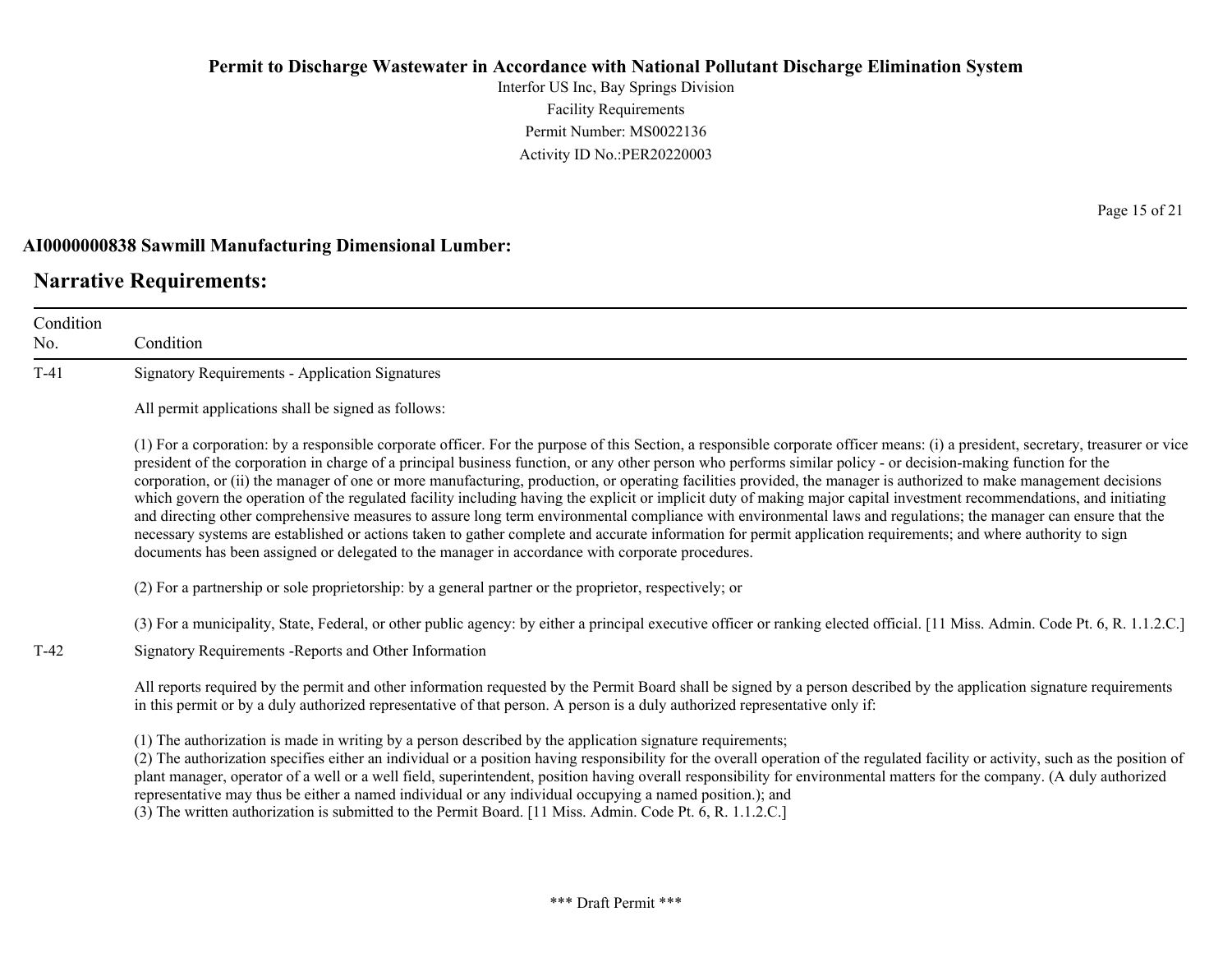Interfor US Inc, Bay Springs Division Facility Requirements Permit Number: MS0022136 Activity ID No.:PER20220003

#### **AI0000000838 Sawmill Manufacturing Dimensional Lumber:**

### **Narrative Requirements:**

No.

Condition Condition T-43 Signatory Requirements - Changes to Authorization If an authorization under the signatory requirements of this permit is no longer accurate because a different individual or position has responsibility for the overall operation of the facility, a new authorization satisfying the signatory requirements of this permit must be submitted to the Permit Board prior to or together with any reports, information, or applications. [11 Miss. Admin. Code Pt. 6, R. 1.1.2.C.] T-44 Signatory Requirements - Certification Any person signing a document under the signatory requirements stated in this permit shall make the following certification: "I certify under penalty of law that this document and all attachments were prepared under the direction or supervision in accordance with a system designed to assure that qualified personnel properly gather and evaluate the information submitted. Based on my inquiry of the person or persons who manage the system, or those persons directly responsible for gathering the information, the information submitted is, to the best of my knowledge and belief, true, accurate, and complete. I am aware that there are significant penalties for submitting false information, including the possibility of fine and imprisonment for knowing violations." [11 Miss. Admin. Code Pt. 6, R. 1.1.2.C.] T-45 Availability of Records Except for information deemed to be confidential under the Mississippi Code Ann. 49-17-39 and 40 CFR 123.41, file information relating to this permit shall be made available for public inspection and copying during normal business hours at the office of the Department of Environmental Quality in Jackson, Mississippi. Written request must be provided in accordance with policies developed by the Commission and must state, specifically, records proposed for review, date proposed for review and copying requirements. [11 Miss. Admin. Code Pt. 6, R. 1.1.3.E.] T-46 Duty to Provide Information The permittee shall furnish to the Permit Board within a reasonable time any relevant information which the Permit Board may request to determine whether cause

exists for modifying, revoking and reissuing, or terminating the permit, or to determine compliance with the permit. The permittee shall also furnish to the Permit Board upon request, copies of records required to be kept by the permit. [11 Miss. Admin. Code Pt. 6, R. 1.1.4.A(16).]

Page 16 of 21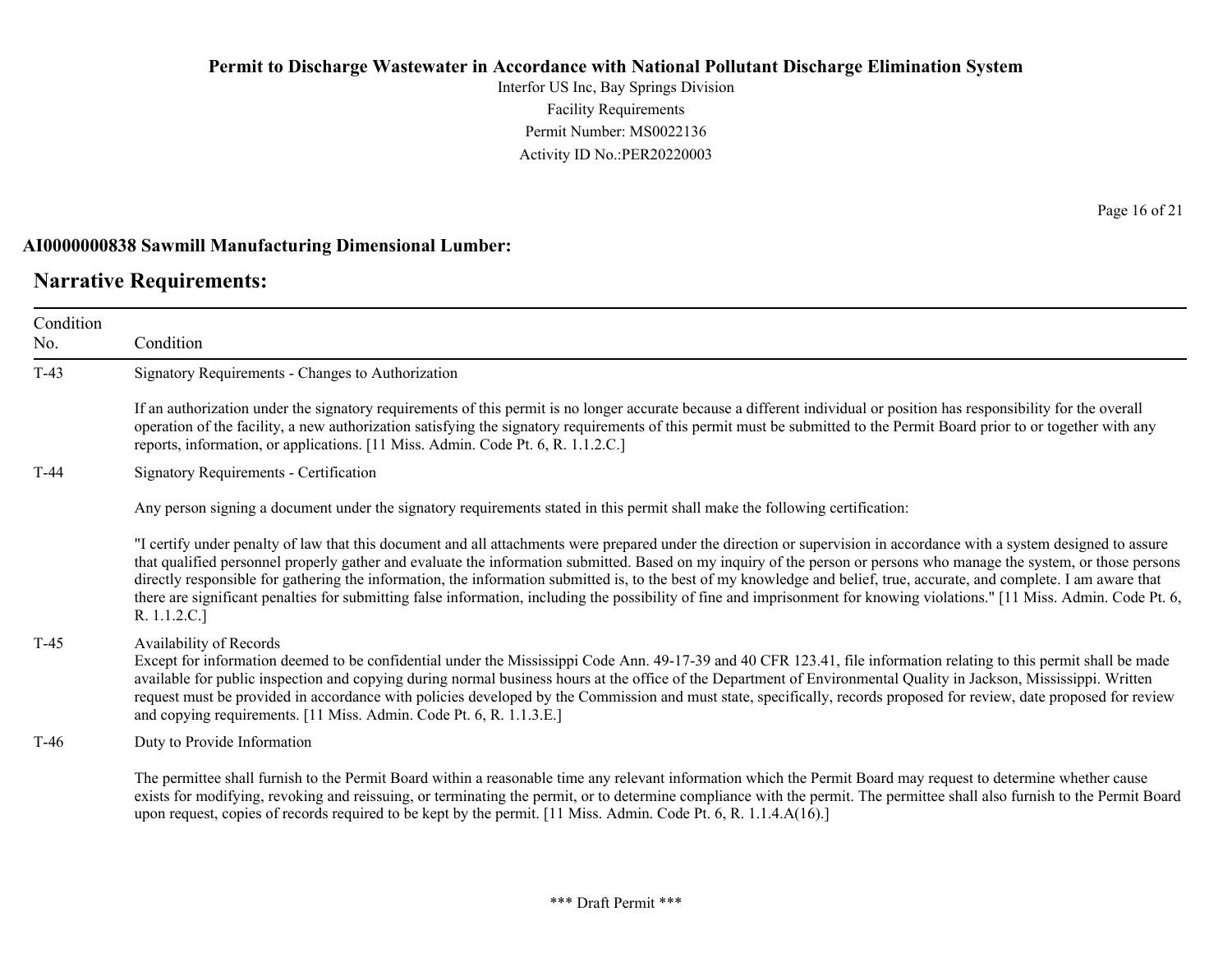Interfor US Inc, Bay Springs Division Facility Requirements Permit Number: MS0022136 Activity ID No.:PER20220003

#### **AI0000000838 Sawmill Manufacturing Dimensional Lumber:**

### **Narrative Requirements:**

Page 17 of 21

| Condition |                                                                                                                                                                                                                                                                                                                                                                                                                                                                                                                                                                                                                                                                                      |
|-----------|--------------------------------------------------------------------------------------------------------------------------------------------------------------------------------------------------------------------------------------------------------------------------------------------------------------------------------------------------------------------------------------------------------------------------------------------------------------------------------------------------------------------------------------------------------------------------------------------------------------------------------------------------------------------------------------|
| No.       | Condition                                                                                                                                                                                                                                                                                                                                                                                                                                                                                                                                                                                                                                                                            |
| $T-47$    | <b>Toxic Pollutants</b>                                                                                                                                                                                                                                                                                                                                                                                                                                                                                                                                                                                                                                                              |
|           | The permittee shall comply with any toxic effluent standard or prohibition (including any schedule of compliance specified in such effluent standard or prohibition)<br>established under Section 307(a) of the Federal Water Pollution Control Act. [11 Miss. Admin. Code Pt. 6, R. 1.1.4.A(26).]                                                                                                                                                                                                                                                                                                                                                                                   |
| $T-48$    | Toxic Pollutants Notification Requirements                                                                                                                                                                                                                                                                                                                                                                                                                                                                                                                                                                                                                                           |
|           | The permittee shall comply with the applicable provisions of 40 CFR 122.42. [11 Miss. Admin. Code Pt. 6, R. 1.1.4.A(26).]                                                                                                                                                                                                                                                                                                                                                                                                                                                                                                                                                            |
| $T-49$    | Civil and Criminal Liability                                                                                                                                                                                                                                                                                                                                                                                                                                                                                                                                                                                                                                                         |
|           | (1) Any person who violates a term, condition or schedule of compliance contained within this permit or the Mississippi Water Pollution Control Law is subject to the<br>actions defined by law.<br>(2) Except as provided in permit conditions on "Bypassing" and "Upsets", nothing in this permit shall be construed to relieve the permittee from civil or criminal<br>penalties for noncompliance.<br>(3) It shall not be the defense of the permittee in an enforcement action that it would have been necessary to halt or reduce the permitted activity in order to maintain<br>compliance with the conditions of this permit. [11 Miss. Admin. Code Pt. 6, R. 1.1.4.A(24).)] |
| $T-50$    | Oil and Hazardous Substance Liability                                                                                                                                                                                                                                                                                                                                                                                                                                                                                                                                                                                                                                                |
|           | Nothing in this permit shall be construed to preclude the institution of any legal action or relieve the permittee from any responsibilities, liabilities, or penalties to which<br>the permittee is or may be subject to under Section 311 of the Federal Water Pollution Control Act and applicable provisions under Mississippi Law pertaining to<br>transportation, storage, treatment, or spillage of oil or hazardous substances. [11 Miss. Admin. Code Pt. 6, R. 1.1.4.A(23).]                                                                                                                                                                                                |
| $T-51$    | Property Rights                                                                                                                                                                                                                                                                                                                                                                                                                                                                                                                                                                                                                                                                      |
|           | The issuance of this permit does not convey any property rights in either real or personal property, or any exclusive privileges, nor does it authorize any injury to private<br>property or any invasion of personal rights, nor any infringement of Federal, State, or local laws or regulations. [11 Miss. Admin. Code Pt. 6, R. 1.1.5.]<br>E.]                                                                                                                                                                                                                                                                                                                                   |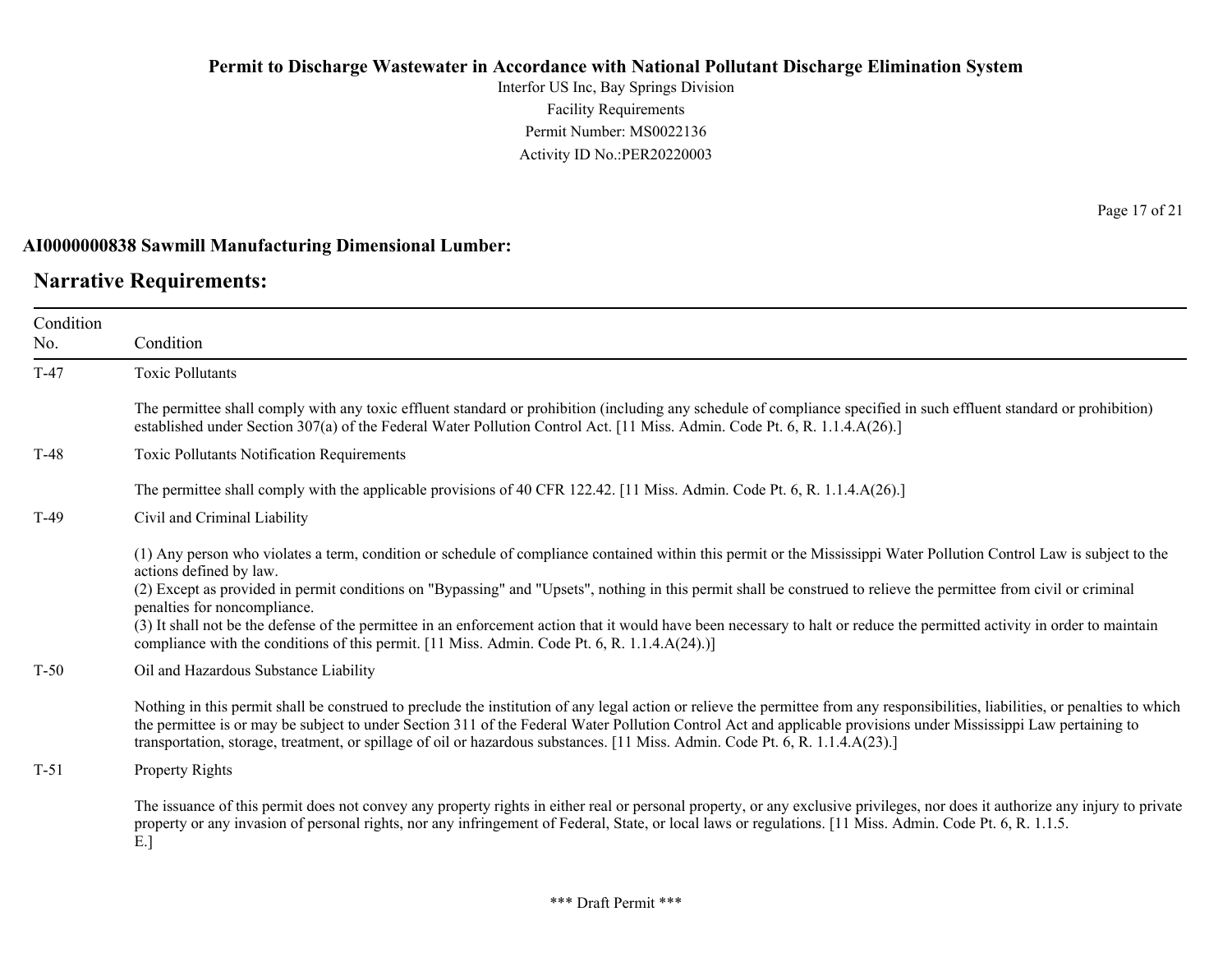Interfor US Inc, Bay Springs Division Facility Requirements Permit Number: MS0022136 Activity ID No.:PER20220003

#### **AI0000000838 Sawmill Manufacturing Dimensional Lumber:**

### **Narrative Requirements:**

Condition No. Condition T-52 Severability The provisions of this permit are severable. If any provision of this permit, or the application of any provision of this permit to any circumstances, is challenged or held invalid, the validity of the remaining permit provisions and/or portions thereof or their application to other persons or sets of circumstances, shall not be affected thereby. [11 Miss. Admin. Code Pt. 6, R. 1.1.4.A(25).] T-53 Protection of Confidential Information (1) Pursuant to Miss. Code Ann. ' 49-17-39 and 40 CFR 123.41, the Permit Board shall make available to the public all information contained on any form and all public comments on such information. Effluent data and information concerning air or water quality shall also be made available to the public. Information that is determined by the Commission to be trade secrets shall not be disclosed to the public without prior consent of the source of such information. When a claim of confidentiality is made by a person in accordance with the provisions of Miss. Code Ann. ' 49-17-39, a recommendation on the questions of confidentiality shall be made by the Commission and forwarded to the Regional Administrator (or his/her designee) of EPA for his concurrence in such determination of confidentiality. [11 Miss. Admin. Code Pt. 6, R. 1.1.3.F.] T-54 Protection of Confidential Information- continued (2) A copy of a State, UIC, or NPDES permit application, public notice, fact sheet, draft permit and other forms relating thereto, including written public comment and

other reports, files and information relating to the application not classified as confidential information by the Commission pursuant to part (1) of this requirement, shall be available for public inspection and copying during normal business hours at the office of the Department in Jackson, Mississippi. [11 Miss. Admin. Code Pt. 6, R. 1.1.3.F.]

Page 18 of 21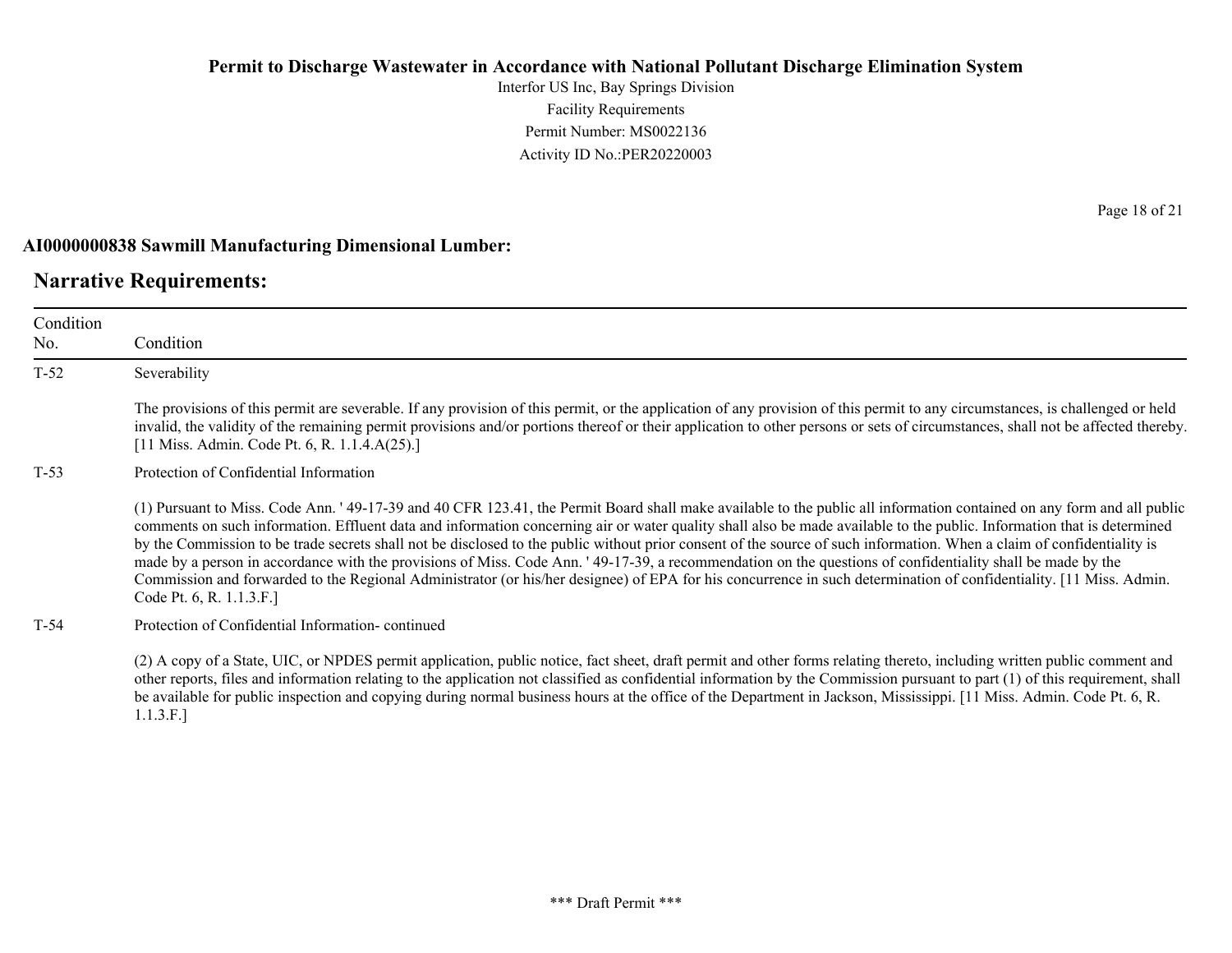Interfor US Inc, Bay Springs Division Facility Requirements Permit Number: MS0022136 Activity ID No.:PER20220003

#### **AI0000000838 Sawmill Manufacturing Dimensional Lumber:**

### **Narrative Requirements:**

No.

Condition Condition T-55 Protection of Confidential Information- continued (3) Upon determination by the Commission that information submitted by a permit applicant is entitled to protection against disclosure as trade secrets, the information shall be so labeled and otherwise handled as confidential. Copies of the information and a notice of the Commission's action shall be forwarded to the Regional Administrator (or his/her designee). In making its determination of entitlement to protection as a trade secret, the Commission shall follow the procedure set forth in Miss. Code Ann. ' 49-17-39. In the event the Commission denies the claim of confidentiality, the applicant shall have, upon notification thereof, the right to appeal the Commission's determination in the same manner provided for other orders of the Commission. No disclosure, except to EPA, shall be allowed until any appeal from the determination of the Commission is completed. [11 Miss. Admin. Code Pt. 6, R. 1.1.3.F.] T-56 Spill Prevention and Best Management Plans Any permittee which has above ground bulk storage capacity, of more than 1320 gallons or any single container with a capacity greater than 660 gallons, of materials and/or liquids (including but not limited to, all raw, finished and/or waste material) with chronic or acute potential for pollution impact on waters of the State and not subject to Mississippi Hazardous Waste Management Regulations or 40 CFR 112 (Oil Pollution Prevention) regulations shall provide secondary containment as found in 40 CFR 112 or equivalent protective measures such as trenches or waterways which would conduct any tank releases to a permitted treatment system or sufficient equalization or treatment capacity needed to prevent chronic/acute pollution impact. [11 Miss. Admin. Code Pt. 6, R. 1.1.4.A(12)(a).] T-57 Reopener Clause This permit shall be modified, or alternately, revoked and reissued, to comply with any applicable effluent standard, limitation or storm water regulation issued or approved under Section  $301(b)(2)(C)$ , and  $(D)$ ,  $304(b)(2)$ ,  $307(a)(2)$  and  $402(p)$  of the Federal Water Pollution Control Act if the effluent standard, limitation or regulation so issued or approved: 1. Contains different conditions or is otherwise more stringent than any effluent limitation in the permit; or 2. Controls any pollutant not limited in the permit. 3. This permit shall be modified to reflect any additional or otherwise more stringent limitations and additional monitoring as determined to be necessary by the results of a Completed TMDL. [11 Miss. Admin. Code Pt. 6, R. 1.1.4.F(1).]

Page 19 of 21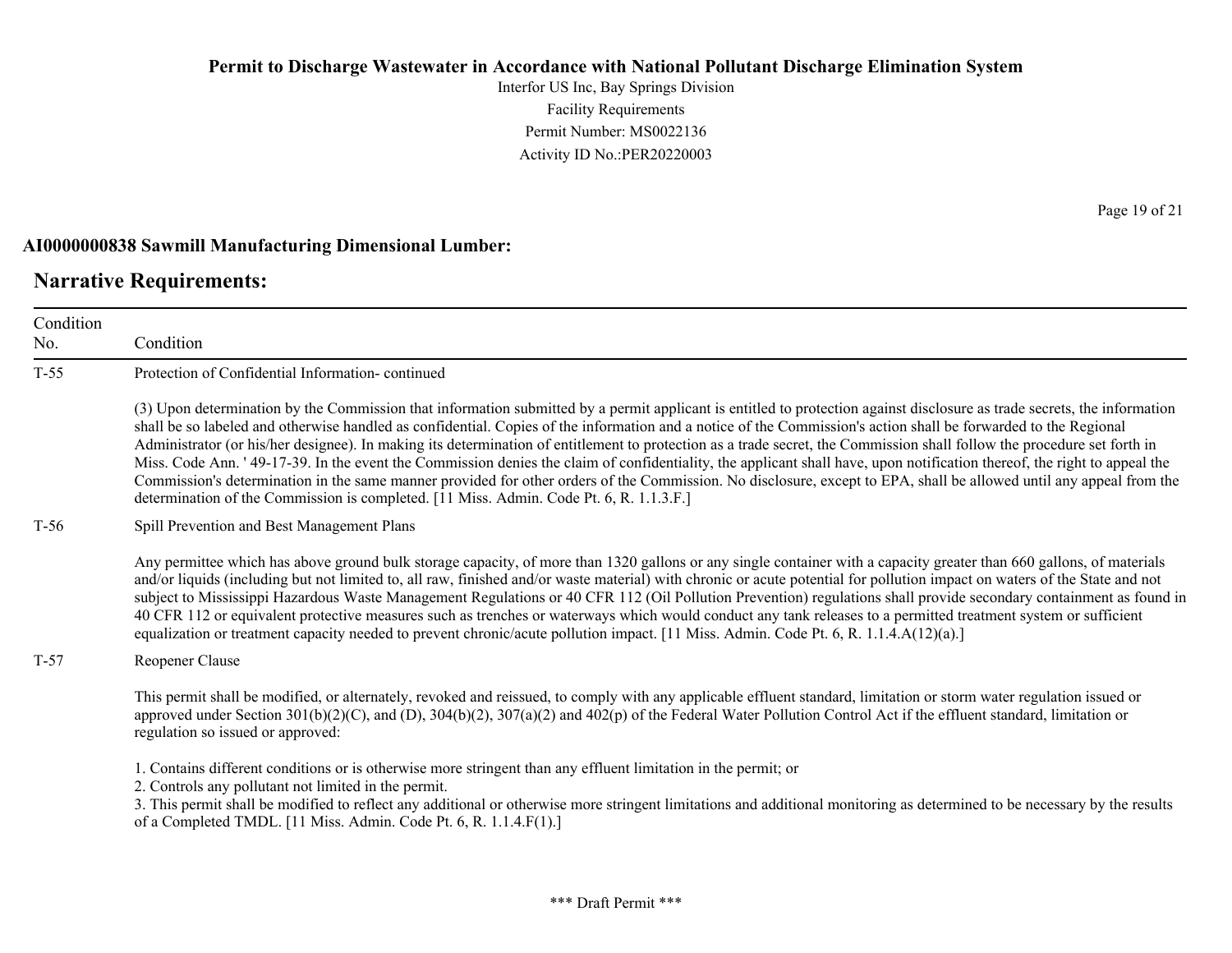Interfor US Inc, Bay Springs Division Facility Requirements Permit Number: MS0022136 Activity ID No.:PER20220003

#### **AI0000000838 Sawmill Manufacturing Dimensional Lumber:**

### **Narrative Requirements:**

| Condition<br>No. | Condition                                                                                                                                                                                                                                                                                                                                                                                                                                                                                                                                                                                                                                                                                                                                                                                                                                                                                                                                          |
|------------------|----------------------------------------------------------------------------------------------------------------------------------------------------------------------------------------------------------------------------------------------------------------------------------------------------------------------------------------------------------------------------------------------------------------------------------------------------------------------------------------------------------------------------------------------------------------------------------------------------------------------------------------------------------------------------------------------------------------------------------------------------------------------------------------------------------------------------------------------------------------------------------------------------------------------------------------------------|
| $T-58$           | <b>Closure Requirements</b>                                                                                                                                                                                                                                                                                                                                                                                                                                                                                                                                                                                                                                                                                                                                                                                                                                                                                                                        |
|                  | Should the permittee decide to permanently close and abandon the premises upon which it operates, it shall provide a Closure Plan to the Permit Board no later than 90<br>days prior to doing so. This Closure Plan shall address how and when all manufactured products, by-products, raw materials, stored chemicals, and solid and liquid<br>waste and residues will be removed from the premises or permanently disposed of on site such that no potential environmental hazard to the waters of the State will be<br>presented. Closure plan(s) submitted to and approved by Mississippi Department of Environmental Quality for compliance with other environmental regulations will<br>satisfy the closure requirements for those items specifically addressed in the closure plan(s) as long as the closure does not present a potential for environmental hazard<br>to waters of the State. [11 Miss. Admin. Code Pt. 6, R. 1.1.4.A(11).] |
| $T-59$           | Permit Actions                                                                                                                                                                                                                                                                                                                                                                                                                                                                                                                                                                                                                                                                                                                                                                                                                                                                                                                                     |

The permit may be modified, revoked and reissued, or terminated for cause. The filing of a request by the permittee for a permit modification, revocation and reissuance, or termination, or a modification of planned changes or anticipated noncompliance, does not stay any permit condition. [11 Miss. Admin. Code Pt. 6, R. 1.1.5.C(5).]

Page 20 of 21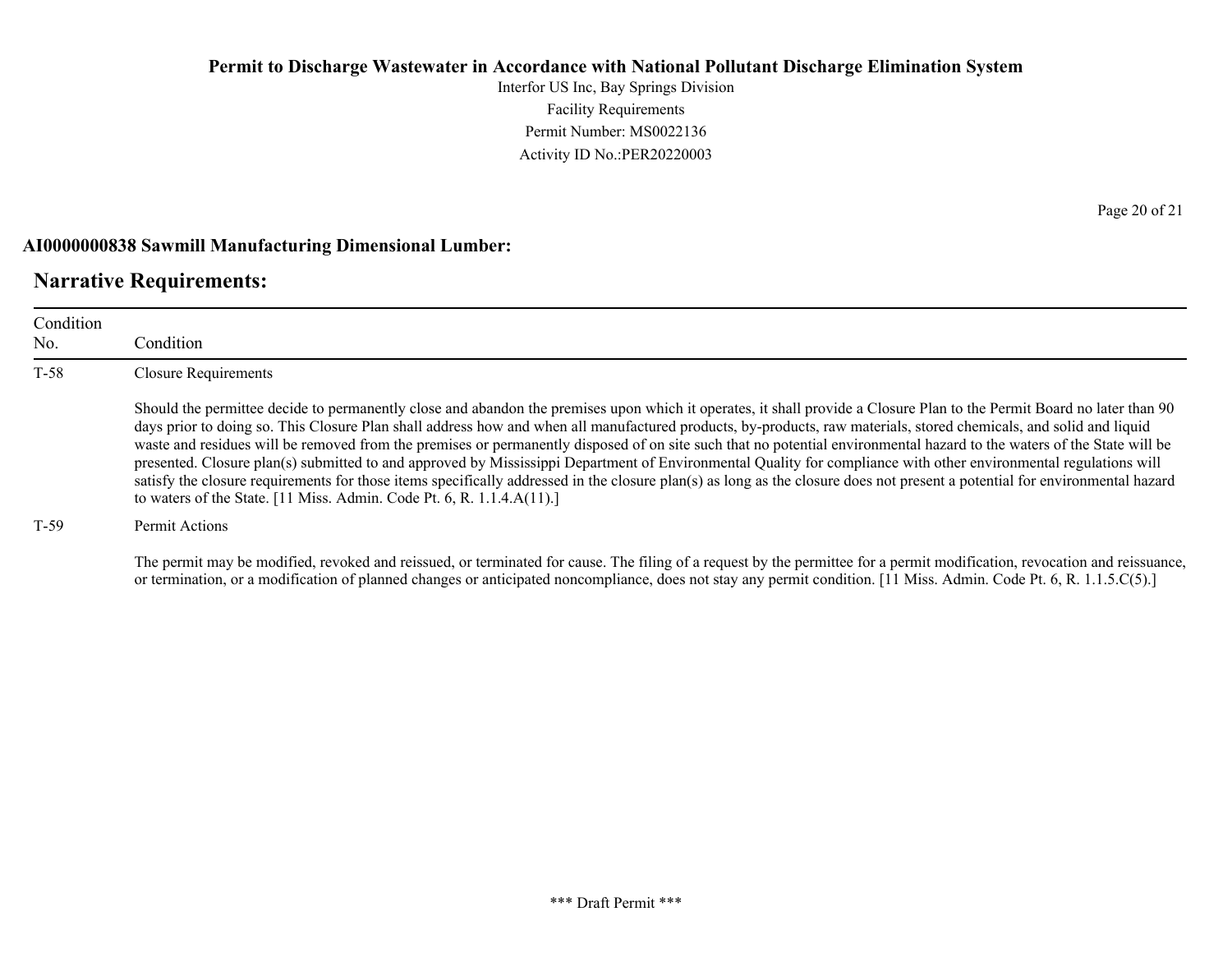Interfor US Inc, Bay Springs Division Facility Requirements Permit Number: MS0022136 Activity ID No.:PER20220003

Page 21 of 21

**RPNT0000000001 (MS0022136-001) Outfall 001 (Storm Water Overflow from Log Spray Re-circulation Pond inclusive of Mobile Equipment Washdown, Compressor Condensate, Log Spray Runoff, and Fire Pond Make-up Water):**

**Submittal/Action Requirements:**

| Condition<br>No. | condition.                                                                                                                                                                            |
|------------------|---------------------------------------------------------------------------------------------------------------------------------------------------------------------------------------|
| $S-1$            | The Permittee shall submit analytical results on an annual Discharge Monitoring Report (DMR): Due annually by the 28th of January. [11 Miss. Admin. Code Pt. 6, R.<br>1.1.4.A(15)(c). |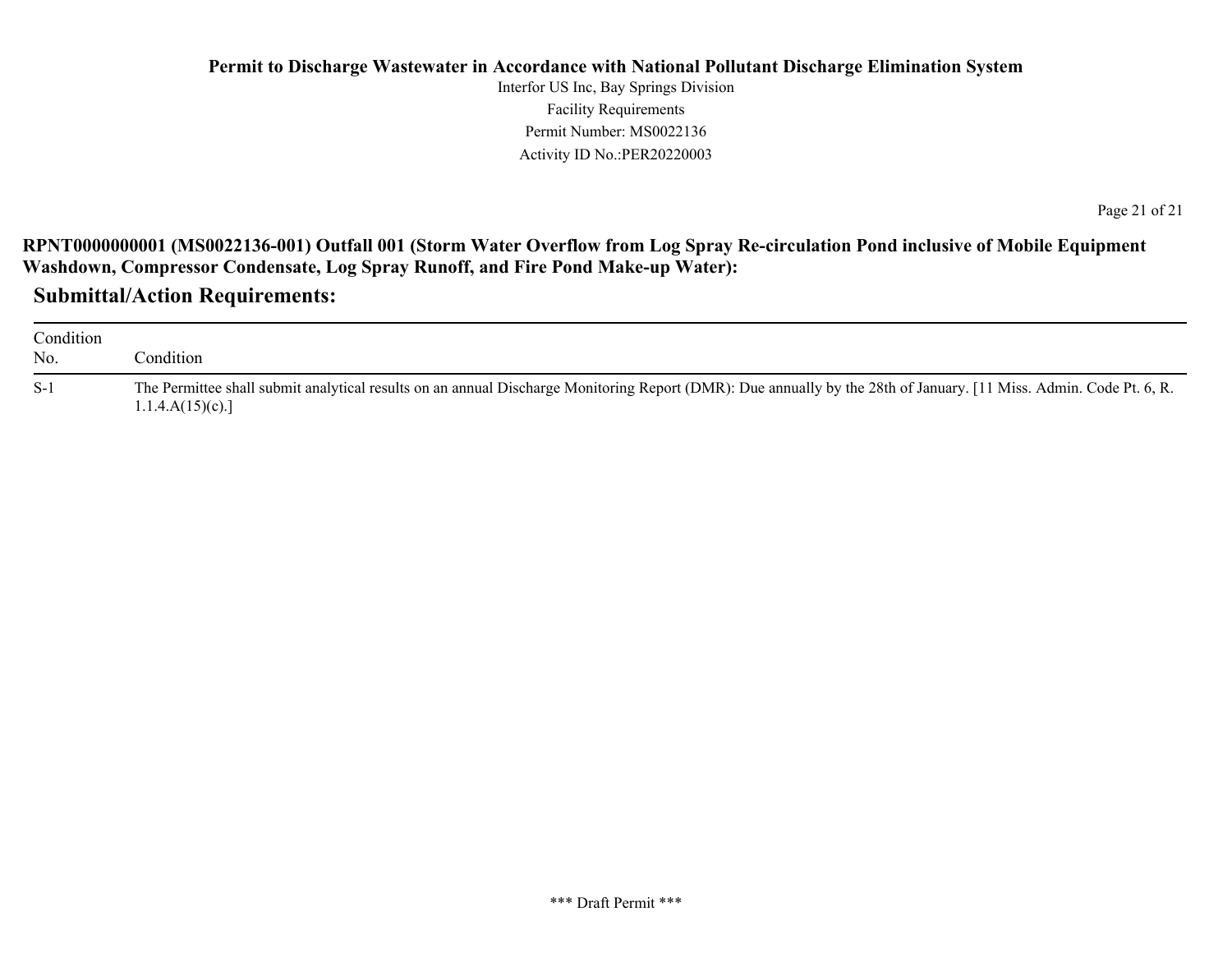## **GENERAL INFORMATION**

Interfor US Inc, Bay Springs Division Bay Springs, MS Jasper County 71 Georgia Pacific Road

### **Alternate/Historic Identifiers**

| $\overline{ID}$ | <b>Alternate/Historic Name</b>                          | <b>User Group</b>        | <b>Start Date</b> | <b>End Date</b> |
|-----------------|---------------------------------------------------------|--------------------------|-------------------|-----------------|
| 838             | Georgia Pacific Wood Products, LLC                      | Historic Site Name       | 12/31/2006        | 07/13/2021      |
| 2806100019      | Georgia Pacific Wood Products LLC, Bay Springs Facility | Air-AIRS AFS             | 10/12/2000        |                 |
| MSD067124701    | Georgia Pacific Corporation, Bay Springs                | Hazardous Waste-EPA ID   | 03/17/1997        | 03/13/2007      |
| 130000019       | Georgia Pacific Corporation, Bay Springs                | Air-Title V Operating    | 12/01/1998        | 12/01/2003      |
| 130000019       | Georgia Pacific Corporation, Bay Springs                | Air-Construction         | 10/01/1998        | 06/25/2010      |
| MSR000448       | Georgia Pacific Corporation, Bay Springs                | GP-Baseline              | 07/14/1992        | 01/08/2001      |
| MS0022136       | Georgia Pacific Corporation, Bay Springs                | Water - NPDES            | 03/12/1996        | 03/11/2001      |
| MS0022136       | Georgia Pacific Corporation, Bay Springs                | Water - NPDES            | 05/07/2001        | 04/30/2006      |
| MSR000448       | Georgia Pacific Corporation, Bay Springs                | GP-Baseline              | 01/08/2001        | 12/27/2005      |
| 130000019       | Georgia Pacific Corporation, Bay Springs                | Air-Title V Operating    | 09/23/2004        | 03/06/2007      |
| MSR000448       | Georgia Pacific Corporation, Bay Springs                | GP-Baseline              | 12/27/2005        | 09/30/2010      |
| 130000019       | Georgia Pacific Wood Products, LLC, Bay Springs         | Air-Title V Fee Customer | 12/31/2006        |                 |
| MS0022136       | Georgia Pacific Corporation, Bay Springs                | Water - NPDES            | 09/29/2006        | 03/06/2007      |
| 838             | Georgia Pacific Corporation                             | Historic Site Name       | 07/14/1992        | 12/31/2006      |
| 130000019       | Georgia Pacific Wood Products LLC, Bay Springs Facility | Air-Title V Operating    | 03/06/2007        | 08/31/2009      |
| MS0022136       | Georgia Pacific Wood Products LLC, Bay Springs Facility | Water - NPDES            | 03/06/2007        | 08/31/2011      |
| MSR000448       | Georgia Pacific Wood Products LLC, Bay Springs Facility | GP-Baseline              | 03/05/2006        | 01/25/2011      |
| MSD067124701    | Georgia-Pacific Wood Products LLC                       | Hazardous Waste-EPA ID   | 03/13/2007        | 07/13/2021      |
| 838 001         | Georgia Pacific Chip N Saw                              | <b>GARD</b>              | 12/10/1980        |                 |
| 130000019       | Georgia Pacific Wood Products LLC, Bay Springs Facility | Air-Construction         | 06/25/2010        |                 |
| MSR000448       | Georgia Pacific Wood Products LLC, Bay Springs Facility | GP-Baseline              | 01/25/2011        | 02/09/2016      |
| 130000019       | Georgia Pacific Wood Products LLC, Bay Springs Facility | Air-Title V Operating    | 08/01/2011        | 07/31/2016      |
| MS0022136       | Georgia Pacific Wood Products LLC, Bay Springs Facility | Water - NPDES            | 11/26/2012        | 10/16/2017      |
| 838             | Georgia Pacific Wood Products                           | Air-Notification         | 11/20/2014        |                 |
| MSR000448       | Georgia Pacific Wood Products LLC, Bay Springs Facility | GP-Baseline              | 02/09/2016        | 10/31/2020      |